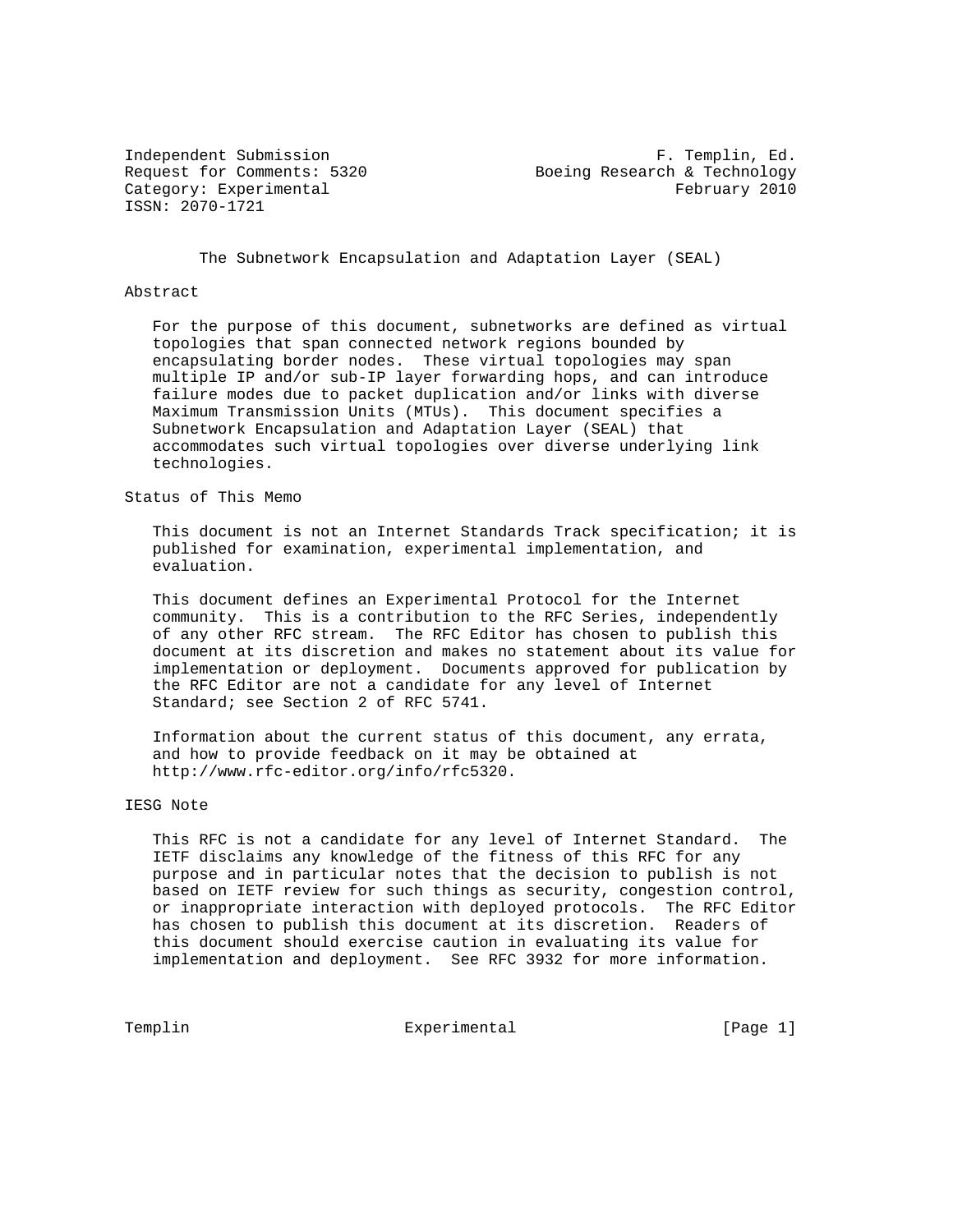# Copyright Notice

 Copyright (c) 2010 IETF Trust and the persons identified as the document authors. All rights reserved.

 This document is subject to BCP 78 and the IETF Trust's Legal Provisions Relating to IETF Documents (http://trustee.ietf.org/license-info) in effect on the date of publication of this document. Please review these documents carefully, as they describe your rights and restrictions with respect to this document.

Templin  $\Box$  Experimental [Page 2]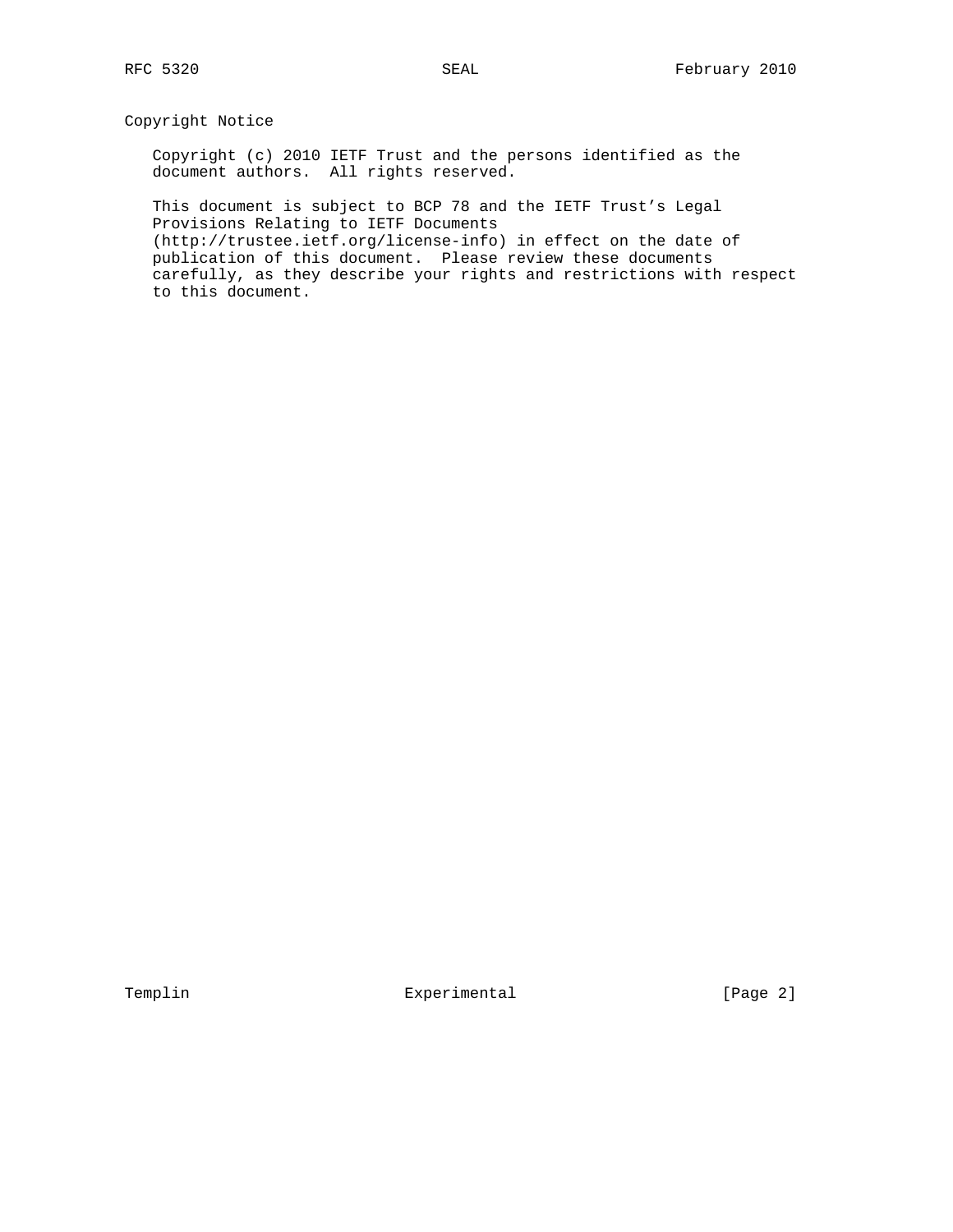Table of Contents

|  | 4. SEAL Protocol Specification - Tunnel Mode 8         |  |
|--|--------------------------------------------------------|--|
|  |                                                        |  |
|  |                                                        |  |
|  | 4.2.1. Tunnel Interface MTU 10                         |  |
|  | 4.2.2. Accounting for Headers 11                       |  |
|  | 4.2.3. Segmentation and Encapsulation 12               |  |
|  |                                                        |  |
|  | 4.2.5. Packet Identification 15                        |  |
|  | 4.2.6. Sending SEAL Protocol Packets 15                |  |
|  | 4.2.7. Processing Raw ICMPv4 Messages 15               |  |
|  | 4.2.8. Processing SEAL-Encapsulated ICMPv4 Messages 16 |  |
|  |                                                        |  |
|  | 4.3.1. Reassembly Buffer Requirements 17               |  |
|  | 4.3.2. IPv4-Layer Reassembly 17                        |  |
|  | 4.3.3. Generating SEAL-Encapsulated ICMPv4             |  |
|  | Fragmentation Needed Messages 18                       |  |
|  |                                                        |  |
|  | 4.3.5. Delivering Packets to Upper Layers 20           |  |
|  | 5. SEAL Protocol Specification - Transport Mode 20     |  |
|  |                                                        |  |
|  |                                                        |  |
|  |                                                        |  |
|  |                                                        |  |
|  |                                                        |  |
|  |                                                        |  |
|  | 12. SEAL Advantages over Classical Methods 22          |  |
|  |                                                        |  |
|  |                                                        |  |
|  |                                                        |  |
|  |                                                        |  |
|  | Appendix A. Historic Evolution of PMTUD 27             |  |
|  |                                                        |  |

Templin Experimental Experimental [Page 3]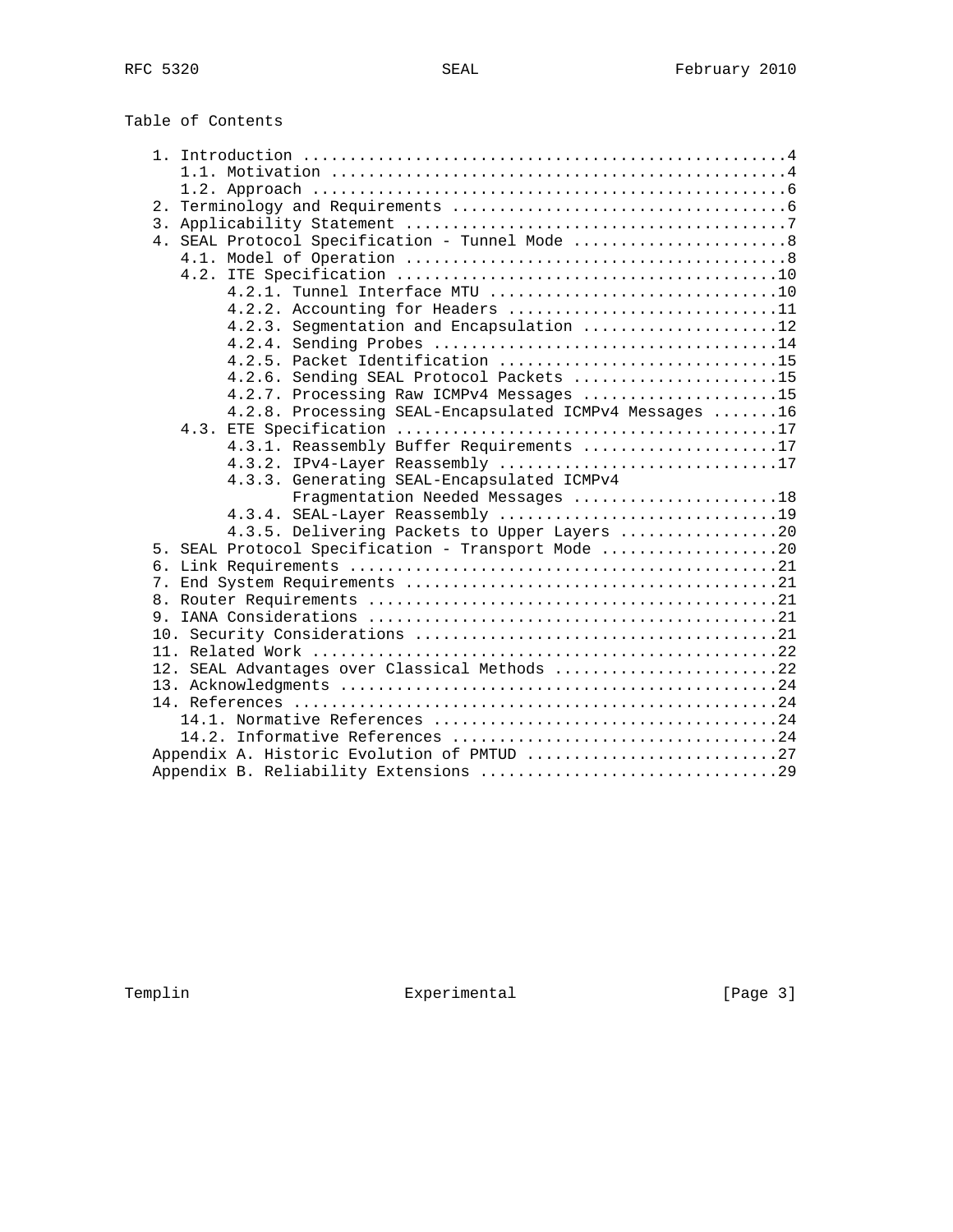# 1. Introduction

 As Internet technology and communication has grown and matured, many techniques have developed that use virtual topologies (including tunnels of one form or another) over an actual network that supports the Internet Protocol (IP) [RFC0791][RFC2460]. Those virtual topologies have elements that appear as one hop in the virtual topology, but are actually multiple IP or sub-IP layer hops. These multiple hops often have quite diverse properties that are often not even visible to the endpoints of the virtual hop. This introduces failure modes that are not dealt with well in current approaches.

 The use of IP encapsulation has long been considered as the means for creating such virtual topologies. However, the insertion of an outer IP header reduces the effective path MTU as-seen by the IP layer. When IPv4 is used, this reduced MTU can be accommodated through the use of IPv4 fragmentation, but unmitigated in-the-network fragmentation has been found to be harmful through operational experience and studies conducted over the course of many years [FRAG][FOLK][RFC4963]. Additionally, classical path MTU discovery [RFC1191] has known operational issues that are exacerbated by in the-network tunnels [RFC2923][RFC4459]. In the following subsections, we present further details on the motivation and approach for addressing these issues.

## 1.1. Motivation

 Before discussing the approach, it is necessary to first understand the problems. In both the Internet and private-use networks today, IPv4 is ubiquitously deployed as the Layer 3 protocol. The two primary functions of IPv4 are to provide for 1) addressing, and 2) a fragmentation and reassembly capability used to accommodate links with diverse MTUs. While it is well known that the addressing properties of IPv4 are limited (hence, the larger address space provided by IPv6), there is a lesser-known but growing consensus that other limitations may be unable to sustain continued growth.

 First, the IPv4 header Identification field is only 16 bits in length, meaning that at most 2^16 packets pertaining to the same (source, destination, protocol, Identification)-tuple may be active in the Internet at a given time. Due to the escalating deployment of high-speed links (e.g., 1Gbps Ethernet), however, this number may soon become too small by several orders of magnitude. Furthermore, there are many well-known limitations pertaining to IPv4 fragmentation and reassembly -- even to the point that it has been deemed "harmful" in both classic and modern-day studies (cited above). In particular, IPv4 fragmentation raises issues ranging from

Templin Experimental Experimental [Page 4]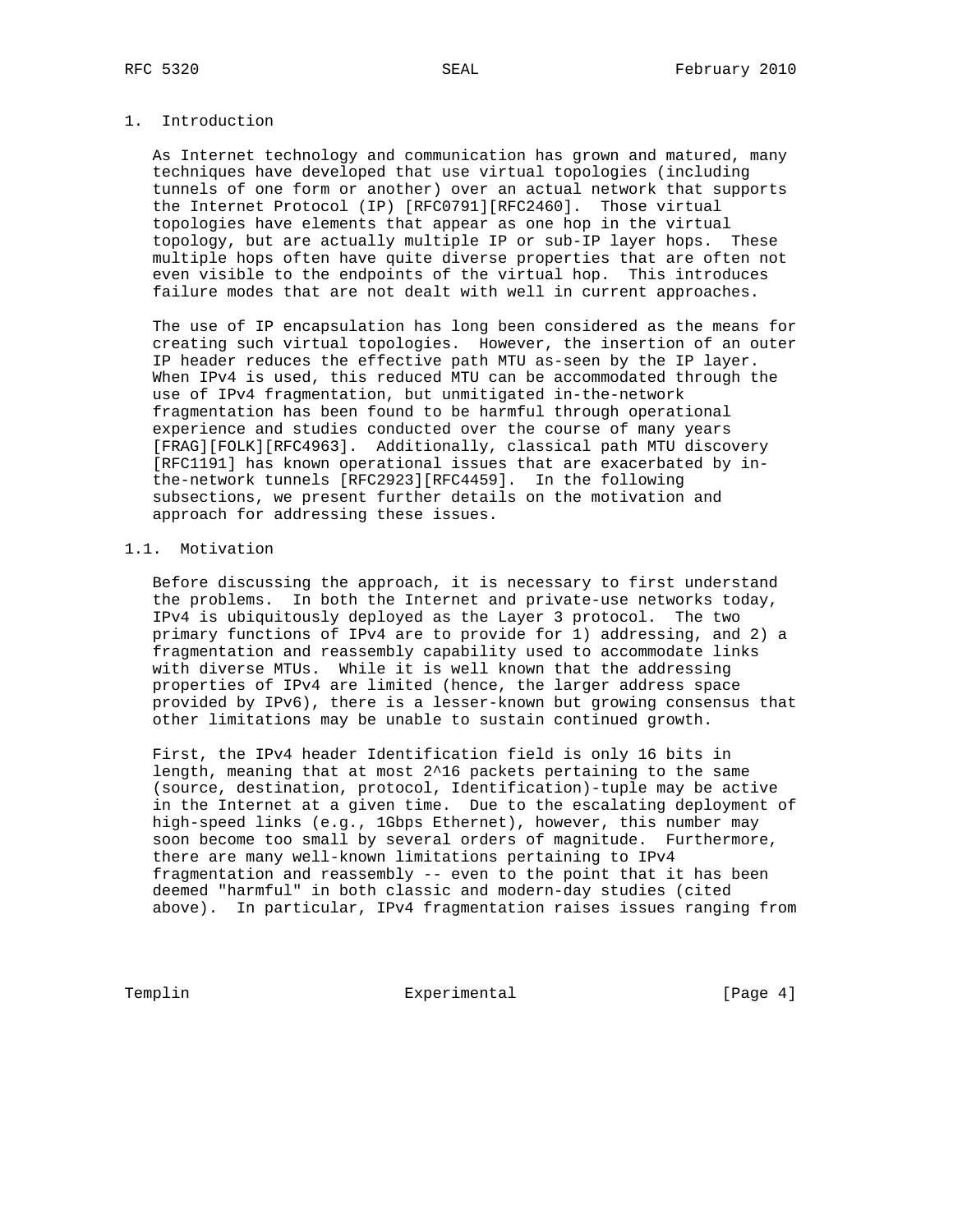minor annoyances (e.g., slow-path processing in routers) to the potential for major integrity issues (e.g., mis-association of the fragments of multiple IP packets during reassembly).

 As a result of these perceived limitations, a fragmentation-avoiding technique for discovering the MTU of the forward path from a source to a destination node was devised through the deliberations of the Path MTU Discovery Working Group (PMTUDWG) during the late 1980's through early 1990's (see Appendix A). In this method, the source node provides explicit instructions to routers in the path to discard the packet and return an ICMP error message if an MTU restriction is encountered. However, this approach has several serious shortcomings that lead to an overall "brittleness".

 In particular, site border routers in the Internet are being configured more and more to discard ICMP error messages coming from the outside world. This is due in large part to the fact that malicious spoofing of error messages in the Internet is made simple since there is no way to authenticate the source of the messages. Furthermore, when a source node that requires ICMP error message feedback when a packet is dropped due to an MTU restriction does not receive the messages, a path MTU-related black hole occurs. This means that the source will continue to send packets that are too large and never receive an indication from the network that they are being discarded.

 The issues with both IPv4 fragmentation and this "classical" method of path MTU discovery are exacerbated further when IP-in-IP tunneling is used. For example, site border routers that are configured as ingress tunnel endpoints may be required to forward packets into the subnetwork on behalf of hundreds, thousands, or even more original sources located within the site. If IPv4 fragmentation were used, this would quickly wrap the 16-bit Identification field and could lead to undetected data corruption. If classical IPv4 path MTU discovery were used instead, the site border router may be bombarded by ICMP error messages coming from the subnetwork that may be either untrustworthy or insufficiently provisioned to allow translation into error message to be returned to the original sources.

 The situation is exacerbated further still by IPsec tunnels, since only the first IPv4 fragment of a fragmented packet contains the transport protocol selectors (e.g., the source and destination ports) required for identifying the correct security association rendering fragmentation useless under certain circumstances. Even worse, there may be no way for a site border router that configures an IPsec tunnel to transcribe the encrypted packet fragment contained in an

Templin Experimental Experimental [Page 5]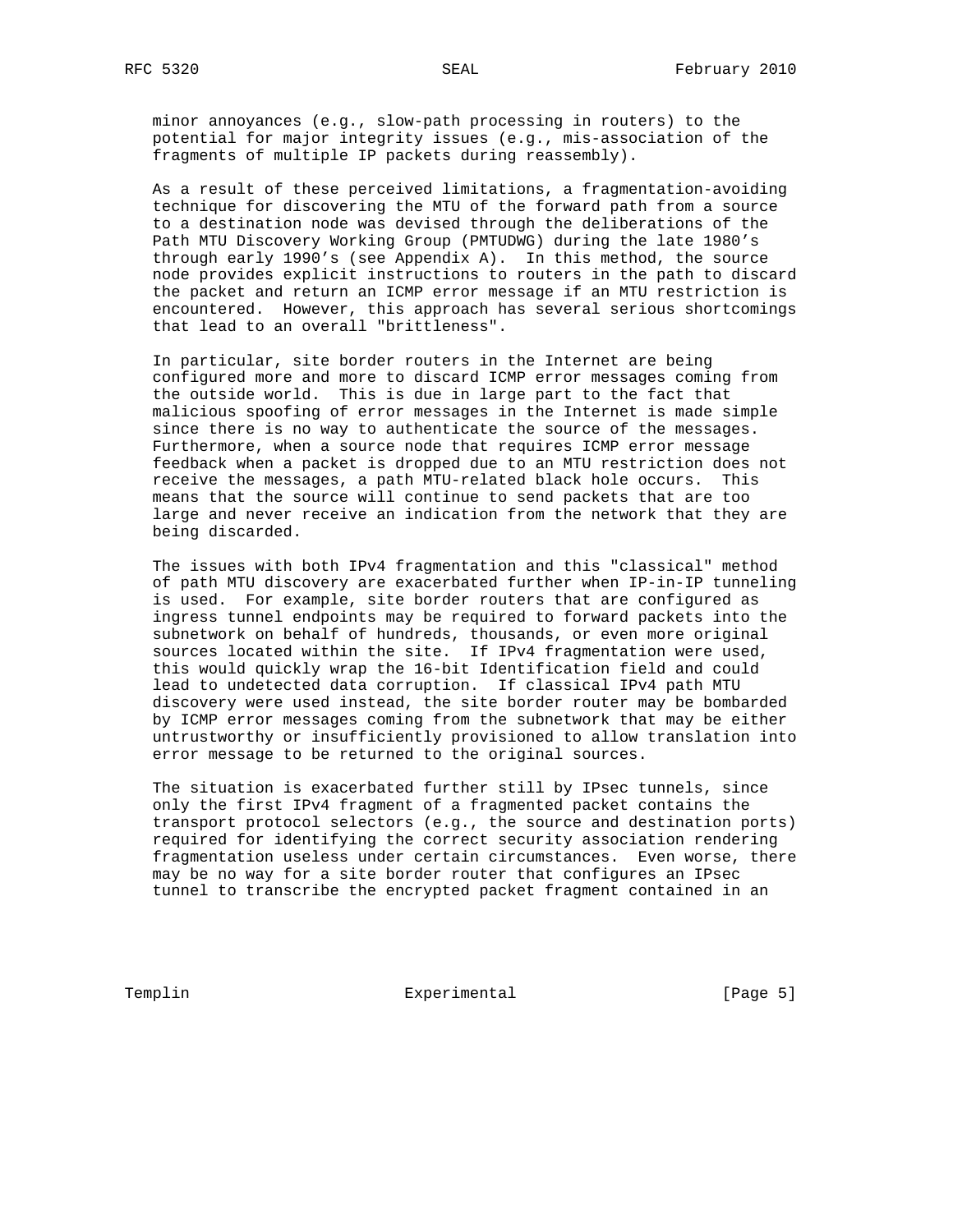ICMP error message into a suitable ICMP error message to return to the original source. Due to these many limitations, a new approach to accommodate links with diverse MTUs is necessary.

## 1.2. Approach

 For the purpose of this document, subnetworks are defined as virtual topologies that span connected network regions bounded by encapsulating border nodes. Examples include the global Internet interdomain routing core, Mobile Ad hoc Networks (MANETs) and enterprise networks. Subnetwork border nodes forward unicast and multicast IP packets over the virtual topology across multiple IP and/or sub-IP layer forwarding hops that may introduce packet duplication and/or traverse links with diverse Maximum Transmission Units (MTUs).

 This document introduces a Subnetwork Encapsulation and Adaptation Layer (SEAL) for tunnel-mode operation of IP over subnetworks that connect Ingress and Egress Tunnel Endpoints (ITEs/ETEs) of border nodes. Operation in transport mode is also supported when subnetwork border node upper-layer protocols negotiate the use of SEAL during connection establishment. SEAL accommodates links with diverse MTUs and supports efficient duplicate packet detection by introducing a minimal mid-layer encapsulation.

 The SEAL encapsulation introduces an extended Identification field for packet identification and a mid-layer segmentation and reassembly capability that allows simplified cutting and pasting of packets. Moreover, SEAL senses in-the-network IPv4 fragmentation as a "noise" indication that packet sizing parameters are "out of tune" with respect to the network path. As a result, SEAL can naturally tune its packet sizing parameters to eliminate the in-the-network fragmentation.

 The SEAL encapsulation layer and protocol are specified in the following sections.

#### 2. Terminology and Requirements

 The terms "inner", "mid-layer", and "outer", respectively, refer to the innermost IP (layer, protocol, header, packet, etc.) before any encapsulation, the mid-layer IP (protocol, header, packet, etc.) after any mid-layer '\*' encapsulation, and the outermost IP (layer, protocol, header, packet etc.) after SEAL/\*/IPv4 encapsulation.

 The term "IP" used throughout the document refers to either Internet Protocol version (IPv4 or IPv6). Additionally, the notation IPvX/\*/SEAL/\*/IPvY refers to an inner IPvX packet encapsulated in any

Templin Experimental Experimental [Page 6]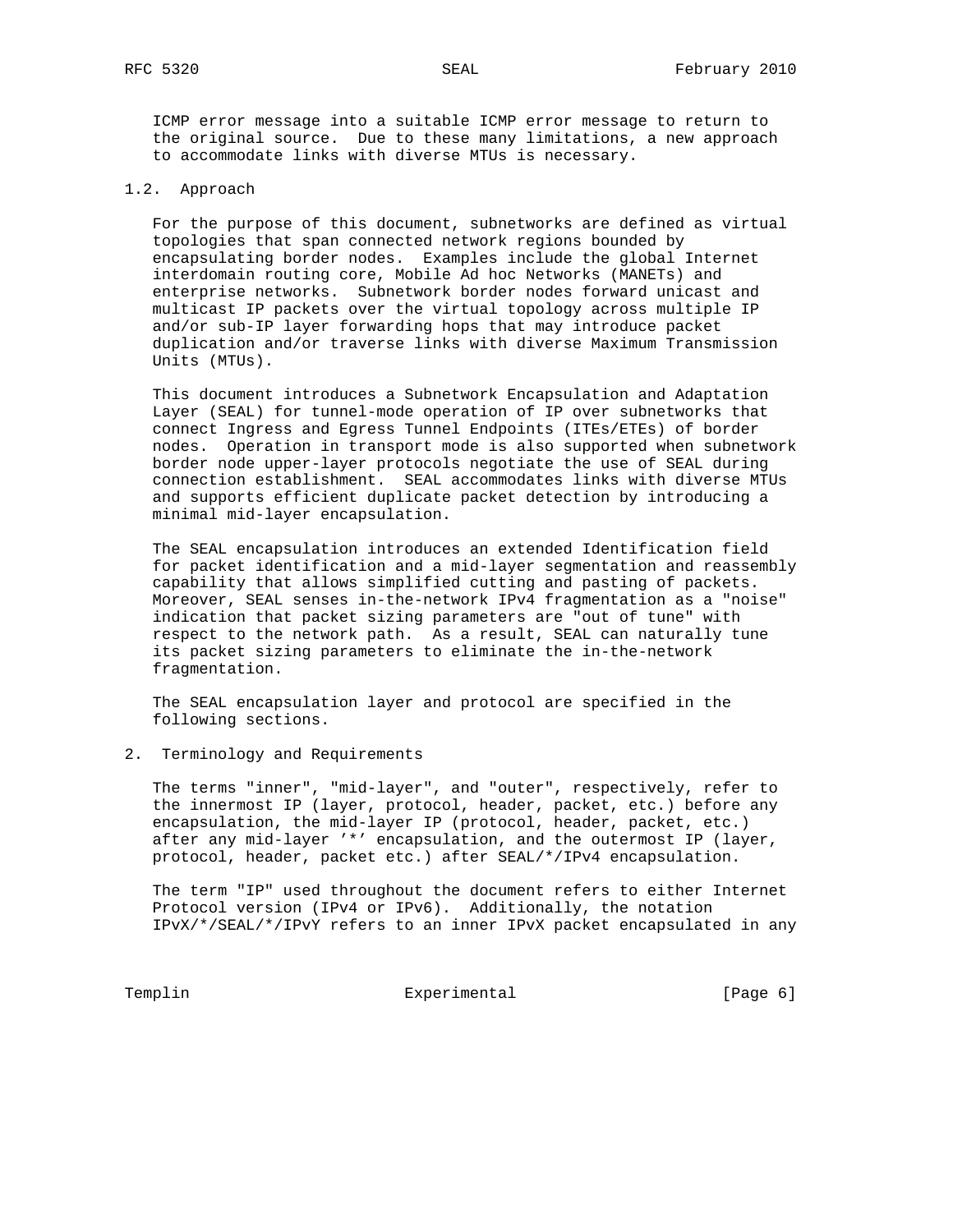mid-layer '\*' encapsulations, followed by the SEAL header, followed by any outer '\*' encapsulations, followed by an outer IPvY header, where the notation "IPvX" means either IP protocol version (IPv4 or IPv6).

 The following abbreviations correspond to terms used within this document and elsewhere in common Internetworking nomenclature:

- ITE Ingress Tunnel Endpoint
- ETE Egress Tunnel Endpoint
- PTB an ICMPv6 "Packet Too Big" or an ICMPv4 "Fragmentation Needed" message
- DF the IPv4 header "Don't Fragment" flag
- MHLEN the length of any mid-layer '\*' headers and trailers
- OHLEN the length of the outer encapsulating SEAL/\*/IPv4 headers
- HLEN the sum of MHLEN and OHLEN
- S\_MRU the per-ETE SEAL Maximum Reassembly Unit
- S\_MSS the SEAL Maximum Segment Size
- SEAL\_ID a 32-bit Identification value, randomly initialized and monotonically incremented for each SEAL protocol packet
- SEAL\_PROTO an IPv4 protocol number used for SEAL
- SEAL\_PORT a TCP/UDP service port number used for SEAL
- SEAL\_OPTION a TCP option number used for (transport-mode) SEAL

 The key words MUST, MUST NOT, REQUIRED, SHALL, SHALL NOT, SHOULD, SHOULD NOT, RECOMMENDED, MAY, and OPTIONAL, when they appear in this document, are to be interpreted as described in [RFC2119].

3. Applicability Statement

 SEAL was motivated by the specific case of subnetwork abstraction for Mobile Ad hoc Networks (MANETs); however, the domain of applicability also extends to subnetwork abstractions of enterprise networks, the interdomain routing core, etc. The domain of application therefore

Templin **Experimental** Experimental [Page 7]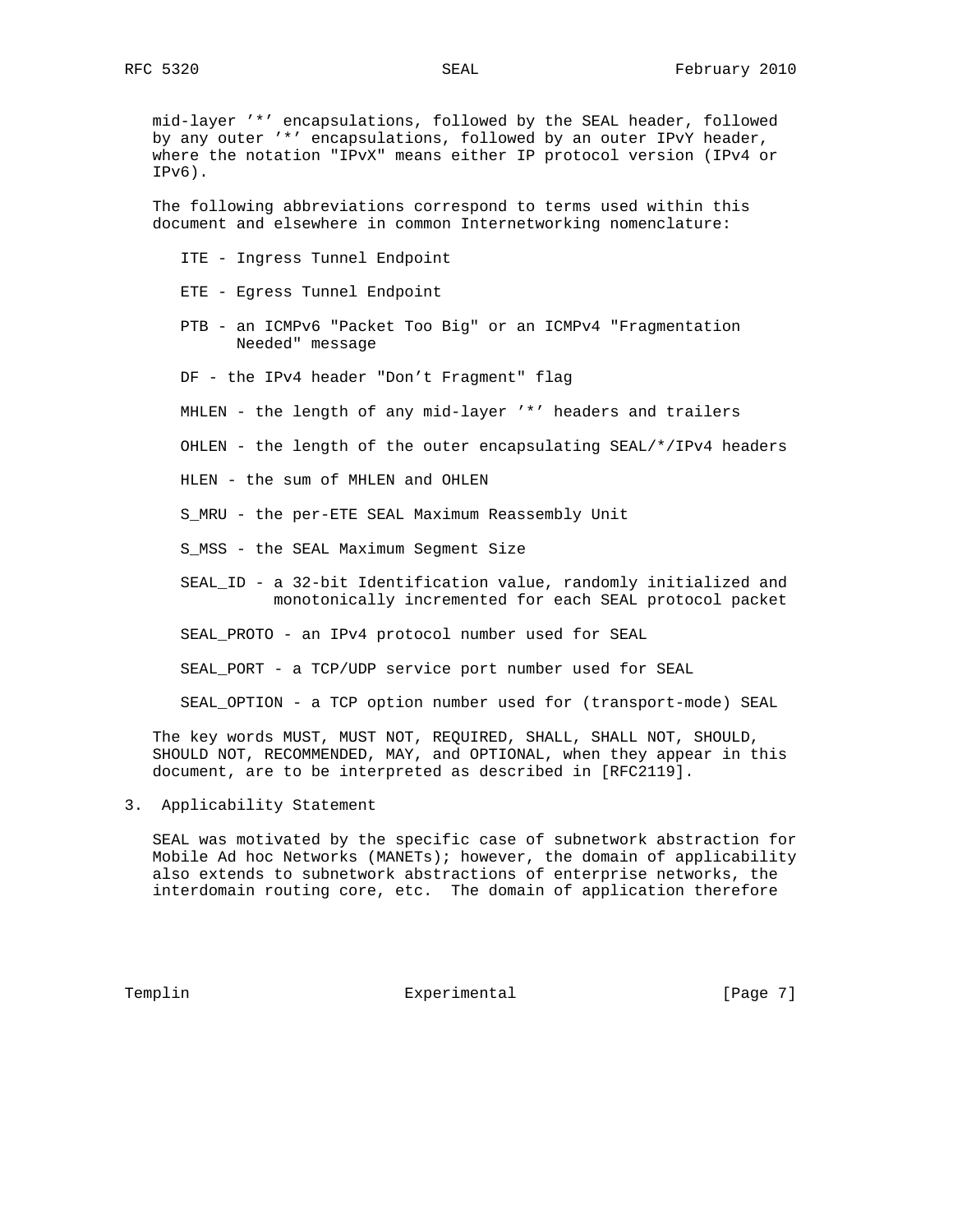also includes the map-and-encaps architecture proposals in the IRTF Routing Research Group (RRG) (see http://www3.tools.ietf.org/group/ irtf/trac/wiki/RoutingResearchGroup).

 SEAL introduces a minimal new sublayer for IPvX in IPvY encapsulation (e.g., as IPv6/SEAL/IPv4), and appears as a subnetwork encapsulation as seen by the inner IP layer. SEAL can also be used as a sublayer for encapsulating inner IP packets within outer UDP/IPv4 headers (e.g., as IPv6/SEAL/UDP/IPv4) such as for the Teredo domain of applicability [RFC4380]. When it appears immediately after the outer IPv4 header, the SEAL header is processed exactly as for IPv6 extension headers.

 SEAL can also be used in "transport-mode", e.g., when the inner layer includes upper-layer protocol data rather than an encapsulated IP packet. For instance, TCP peers can negotiate the use of SEAL for the carriage of protocol data encapsulated as TCP/SEAL/IPv4. In this sense, the "subnetwork" becomes the entire end-to-end path between the TCP peers and may potentially span the entire Internet.

 The current document version is specific to the use of IPv4 as the outer encapsulation layer; however, the same principles apply when IPv6 is used as the outer layer.

- 4. SEAL Protocol Specification Tunnel Mode
- 4.1. Model of Operation

 SEAL supports the encapsulation of inner IP packets in mid-layer and outer encapsulating headers/trailers. For example, an inner IPv6 packet would appear as IPv6/\*/SEAL/\*/IPv4 after mid-layer and outer encapsulations, where '\*' denotes zero or more additional encapsulation sublayers. Ingres Tunnel Endpoints (ITEs) add mid layer inject into a subnetwork, where the outermost IPv4 header contains the source and destination addresses of the subnetwork entry/exit points (i.e., the ITE/ETE), respectively. SEAL uses a new Internet Protocol type and a new encapsulation sublayer for both unicast and multicast. The ITE encapsulates an inner IP packet in mid-layer and outer encapsulations as shown in Figure 1:

Templin **Experimental** Experimental [Page 8]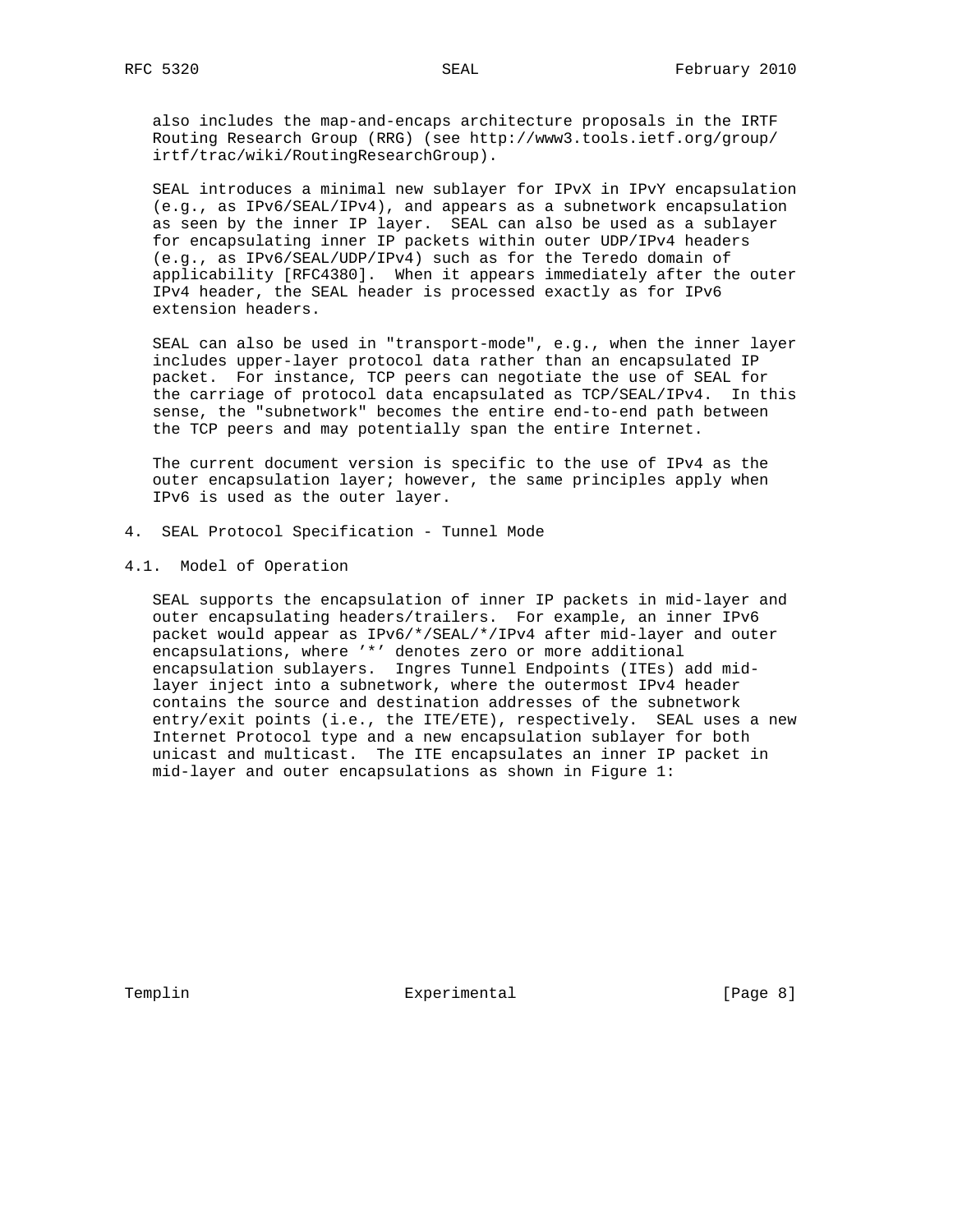

Figure 1: SEAL Encapsulation

where the SEAL header is inserted as follows:

- o For simple IPvX/IPv4 encapsulations (e.g., [RFC2003][RFC2004][RFC4213]), the SEAL header is inserted between the inner IP and outer IPv4 headers as: IPvX/SEAL/IPv4.
- o For tunnel-mode IPsec encapsulations over IPv4, [RFC4301], the SEAL header is inserted between the {AH,ESP} header and outer IPv4 headers as: IPvX/\*/{AH,ESP}/SEAL/IPv4.
- o For IP encapsulations over transports such as UDP, the SEAL header is inserted immediately after the outer transport layer header, e.g., as IPvX/\*/SEAL/UDP/IPv4.

 SEAL-encapsulated packets include a 32-bit SEAL\_ID formed from the concatenation of the 16-bit ID Extension field in the SEAL header as the most-significant bits, and with the 16-bit Identification value in the outer IPv4 header as the least-significant bits. (For tunnels that traverse IPv4 Network Address Translators, the SEAL\_ID is instead maintained only within the 16-bit ID Extension field in the SEAL header.) Routers within the subnetwork use the SEAL\_ID for duplicate packet detection, and ITEs/ETEs use the SEAL\_ID for SEAL segmentation and reassembly.

SEAL enables a multi-level segmentation and reassembly capability.

Templin **Experimental** Experimental [Page 9]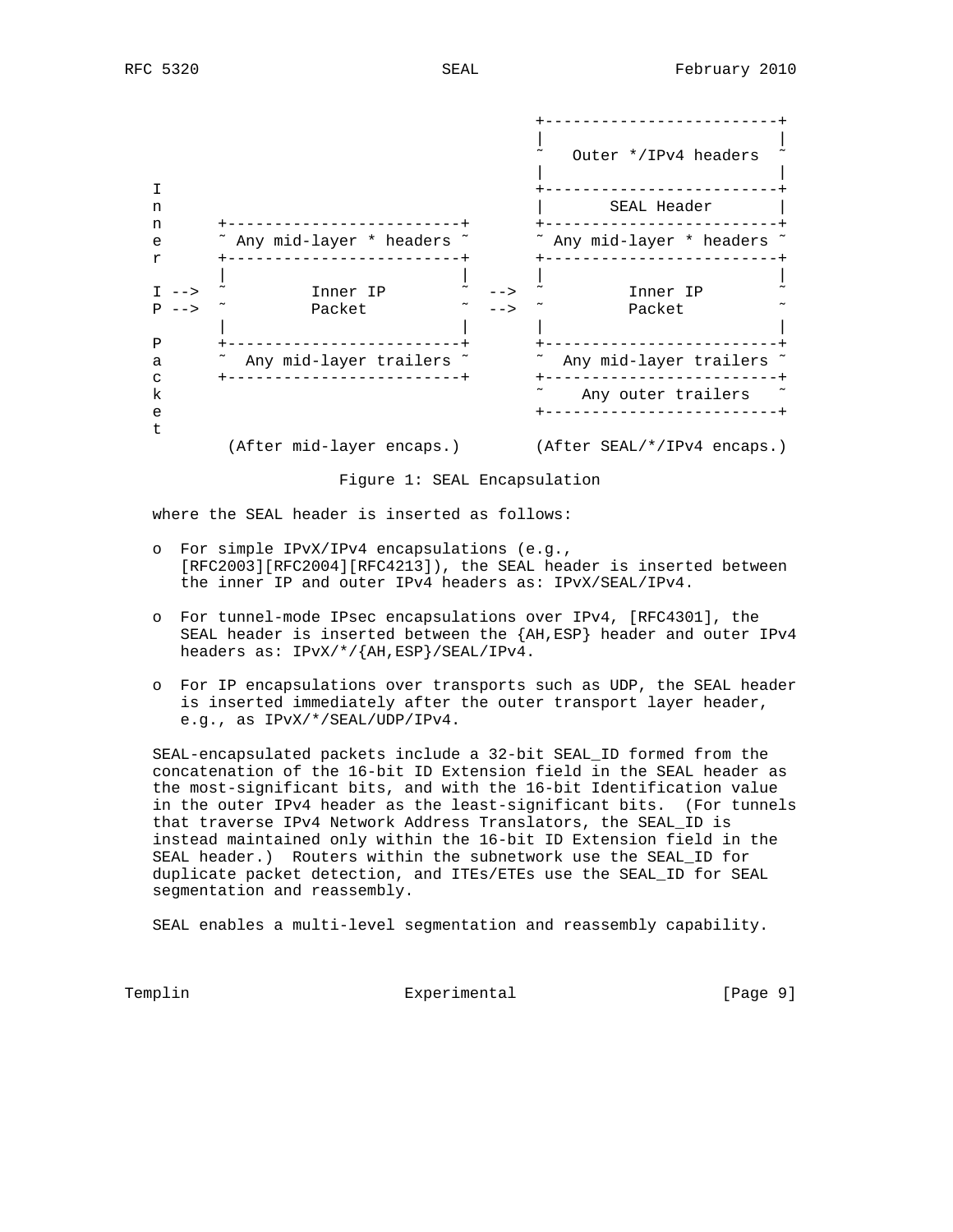First, the ITE can use IPv4 fragmentation to fragment inner IPv4 packets with DF=0 before SEAL encapsulation to avoid lower-layer segmentation and reassembly. Secondly, the SEAL layer itself provides a simple cutting-and-pasting capability for mid-layer packets to avoid IPv4 fragmentation on the outer packet. Finally, ordinary IPv4 fragmentation is permitted on the outer packet after SEAL encapsulation and used to detect and dampen any in-the-network fragmentation as quickly as possible.

 The following sections specify the SEAL-related operations of the ITE and ETE, respectively:

- 4.2. ITE Specification
- 4.2.1. Tunnel Interface MTU

 The ITE configures a tunnel virtual interface over one or more underlying links that connect the border node to the subnetwork. The tunnel interface must present a fixed MTU to the inner IP layer (i.e., Layer 3) as the size for admission of inner IP packets into the tunnel. Since the tunnel interface may support a potentially large set of ETEs, however, care must be taken in setting a greatest common-denominator MTU for all ETEs while still upholding end system expectations.

 Due to the ubiquitous deployment of standard Ethernet and similar networking gear, the nominal Internet cell size has become 1500 bytes; this is the de facto size that end systems have come to expect will either be delivered by the network without loss due to an MTU restriction on the path or a suitable PTB message returned. However, the network may not always deliver the necessary PTBs, leading to MTU-related black holes [RFC2923]. The ITE therefore requires a means for conveying 1500 byte (or smaller) packets to the ETE without loss due to MTU restrictions and without dependence on PTB messages from within the subnetwork.

 In common deployments, there may be many forwarding hops between the original source and the ITE. Within those hops, there may be additional encapsulations (IPSec, L2TP, etc.) such that a 1500 byte packet sent by the original source might grow to a larger size by the time it reaches the ITE for encapsulation as an inner IP packet. Similarly, additional encapsulations on the path from the ITE to the ETE could cause the encapsulated packet to become larger still and trigger in-the-network fragmentation. In order to preserve the end system expectations, the ITE therefore requires a means for conveying these larger packets to the ETE even though there may be links within the subnetwork that configure a smaller MTU.

Templin Experimental [Page 10]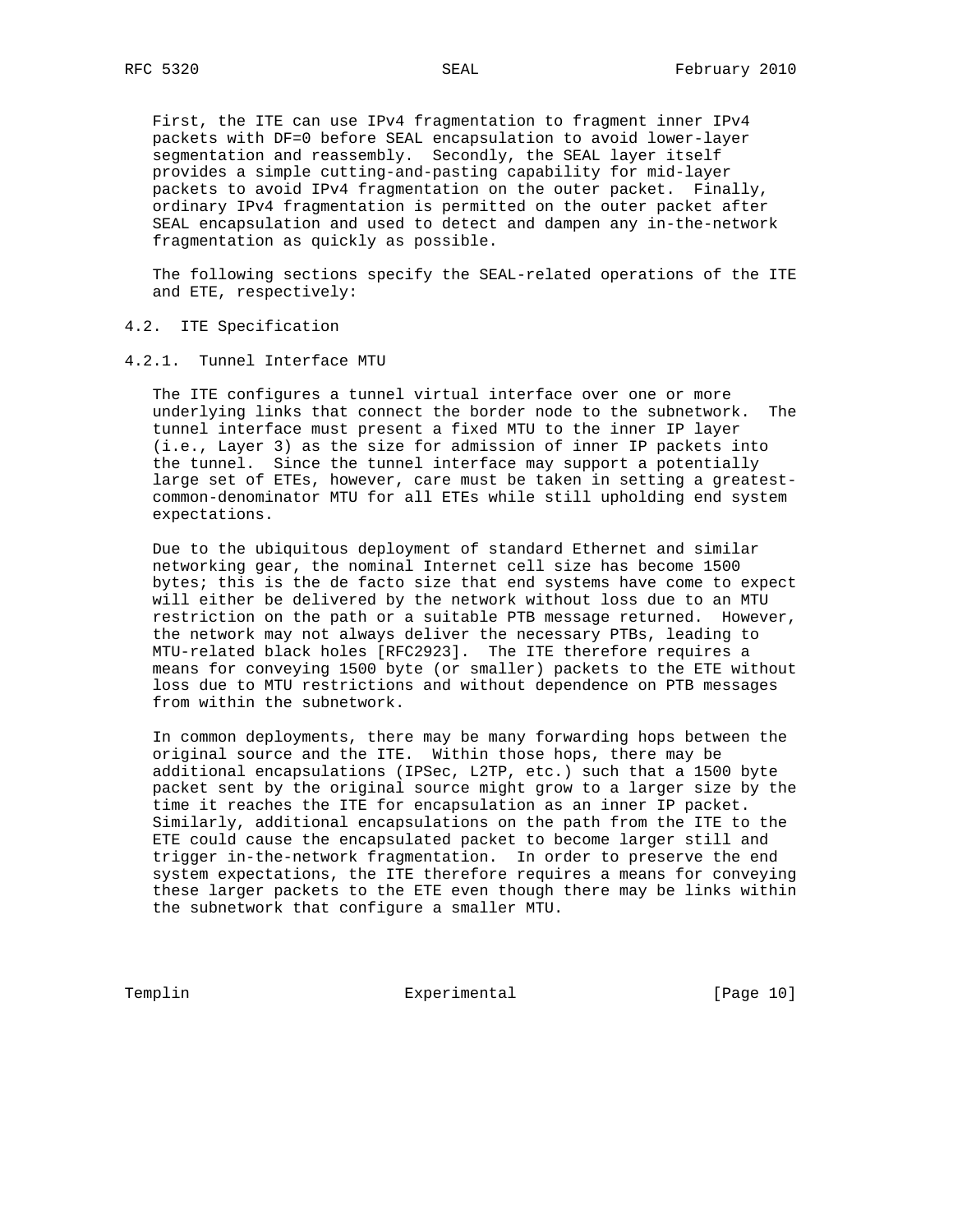The ITE should therefore set a tunnel virtual interface MTU of 1500 bytes plus extra room to accommodate any additional encapsulations that may occur on the path from the original source (i.e., even if the path to the ETE does not support an MTU of this size). The ITE can set larger MTU values still, but should select a value that is not so large as to cause excessive PTBs coming from within the tunnel interface (see Sections 4.2.2 and 4.2.6). The ITE can also set smaller MTU values; however, care must be taken not to set so small a value that original sources would experience an MTU underflow. In particular, IPv6 sources must see a minimum path MTU of 1280 bytes, and IPv4 sources should see a minimum path MTU of 576 bytes.

 The inner IP layer consults the tunnel interface MTU when admitting a packet into the interface. For inner IPv4 packets larger than the tunnel interface MTU and with the IPv4 Don't Fragment (DF) bit set to 0, the inner IPv4 layer uses IPv4 fragmentation to break the packet into fragments no larger than the tunnel interface MTU (but, see also Section 4.2.3), then admits each fragment into the tunnel as an independent packet. For all other inner packets (IPv4 or IPv6), the ITE admits the packet if it is no larger than the tunnel interface MTU; otherwise, it drops the packet and sends an ICMP PTB message with an MTU value of the tunnel interface MTU to the source.

## 4.2.2. Accounting for Headers

 As for any transport layer protocol, ITEs use the MTU of the underlying IPv4 interface, the length of any mid-layer '\*' headers and trailers, and the length of the outer SEAL/\*/IPv4 headers to determine the maximum size for a SEAL segment (see Section 4.2.3). For example, when the underlying IPv4 interface advertises an MTU of 1500 bytes and the ITE inserts a minimum-length (i.e., 20-byte) IPv4 header, the ITE sees a maximum segment size of 1480 bytes. When the ITE inserts IPv4 header options, the size is further reduced by as many as 40 additional bytes (the maximum length for IPv4 options) such that as few as 1440 bytes may be available for the upper-layer payload. When the ITE inserts additional '\*' encapsulations, the maximum segment size is reduced further still.

 The ITE must additionally account for the length of the SEAL header itself as an extra encapsulation that further reduces the maximum segment size. The length of the SEAL header is not incorporated in the IPv4 header length; therefore, the network does not observe the SEAL header as an IPv4 option. In this way, the SEAL header is inserted after the IPv4 options but before the upper-layer payload in exactly the same manner as for IPv6 extension headers.

Templin Experimental [Page 11]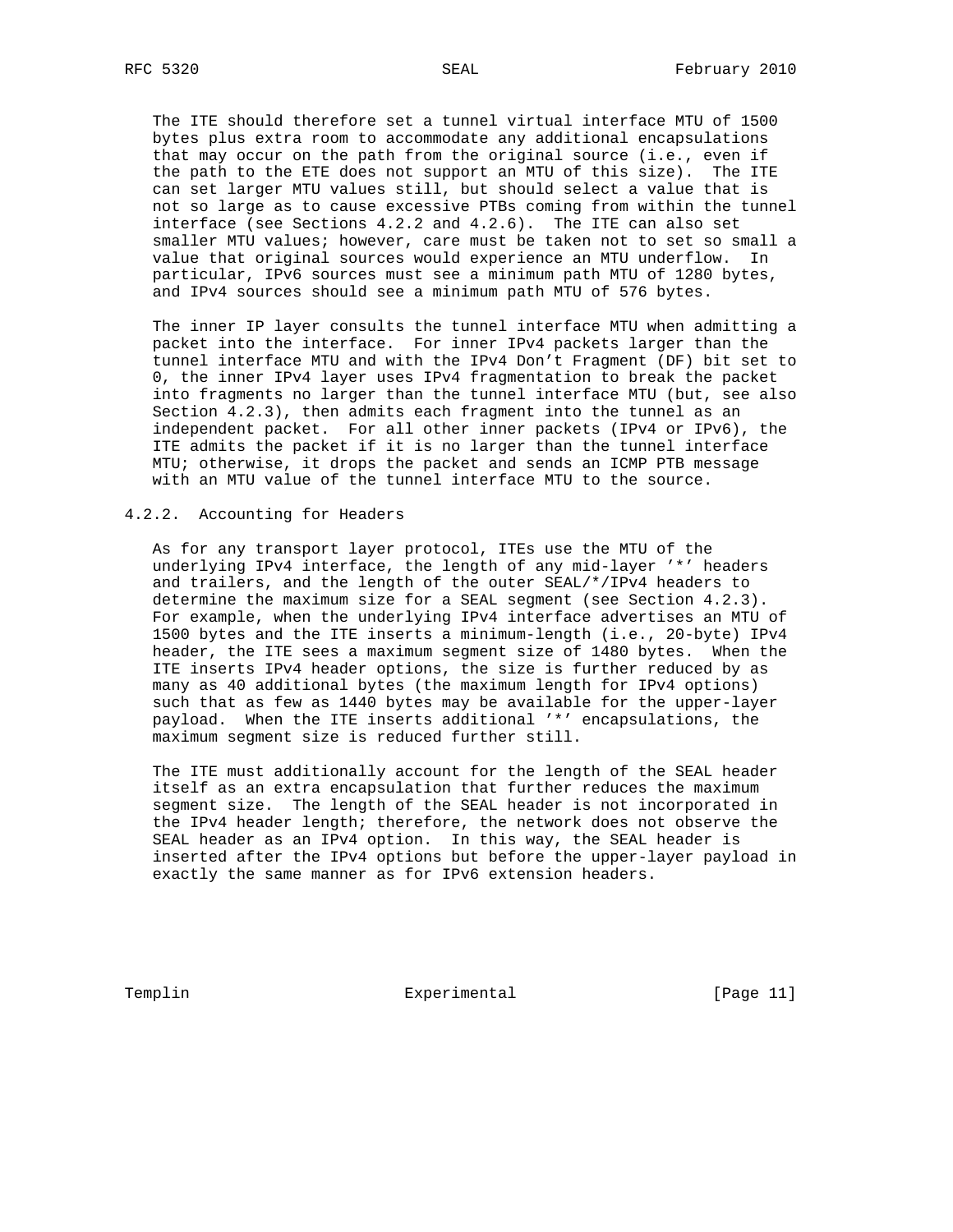## 4.2.3. Segmentation and Encapsulation

 For each ETE, the ITE maintains the length of any mid-layer '\*' encapsulation headers and trailers (e.g., for '\*' = AH, ESP, NULL, etc.) in a variable 'MHLEN' and maintains the length of the outer SEAL/\*/IPv4 encapsulation headers in a variable 'OHLEN'. The ITE further maintains a variable 'HLEN' set to MHLEN plus OHLEN. The ITE maintains a SEAL Maximum Reassembly Unit (S\_MRU) value for each ETE as soft state within the tunnel interface (e.g., in the IPv4 destination cache). The ITE initializes S\_MRU to a value no larger than 2KB and uses this value to determine the maximum-sized packet it will require the ETE to reassemble. The ITE additionally maintains a SEAL Maximum Segment Size (S\_MSS) value for each ETE. The ITE initializes S\_MSS to the maximum of (the underlying IPv4 interface MTU minus OHLEN) and S\_MRU/8 bytes, and decreases or increases S\_MSS based on any ICMPv4 Fragmentation Needed messages received (see Section 4.2.6).

 The ITE performs segmentation and encapsulation on inner packets that have been admitted into the tunnel interface. For inner IPv4 packets with the DF bit set to 0, if the length of the inner packet is larger than (S\_MRU - HLEN), the ITE uses IPv4 fragmentation to break the packet into IPv4 fragments no larger than (S\_MRU - HLEN). For unfragmentable inner packets (e.g., IPv6 packets, IPv4 packets with DF=1, etc.), if the length of the inner packet is larger than (MAX(S\_MRU, S\_MSS) - HLEN), the ITE drops the packet and sends an ICMP PTB message with an MTU value of (MAX(S\_MRU, S\_MSS) - HLEN) back to the original source.

 The ITE then encapsulates each inner packet/fragment in the MHLEN bytes of mid-layer '\*' headers and trailers. For each such resulting  $mid-layer packet of length 'M', if (S_MRU >= (M + OHLEN) > S_MSS),$  the ITE must perform SEAL segmentation. To do so, it breaks the mid layer packet into N seqments ( $N \leq 8$ ) that are no larger than (MIN(1KB, S\_MSS) - OHLEN) bytes each. Each segment, except the final one, MUST be of equal length, while the final segment MUST be no larger than the initial segment. The first byte of each segment MUST begin immediately after the final byte of the previous segment, i.e., the segments MUST NOT overlap. The ITE should generate the smallest number of segments possible, e.g., it should not generate 6 smaller segments when the packet could be accommodated with 4 larger segments.

 Note that this SEAL segmentation ignores the fact that the mid-layer packet may be unfragmentable. This segmentation process is a mid layer (not an IP layer) operation employed by the ITE to adapt the mid-layer packet to the subnetwork path characteristics, and the ETE will restore the packet to its original form during reassembly.

Templin Experimental [Page 12]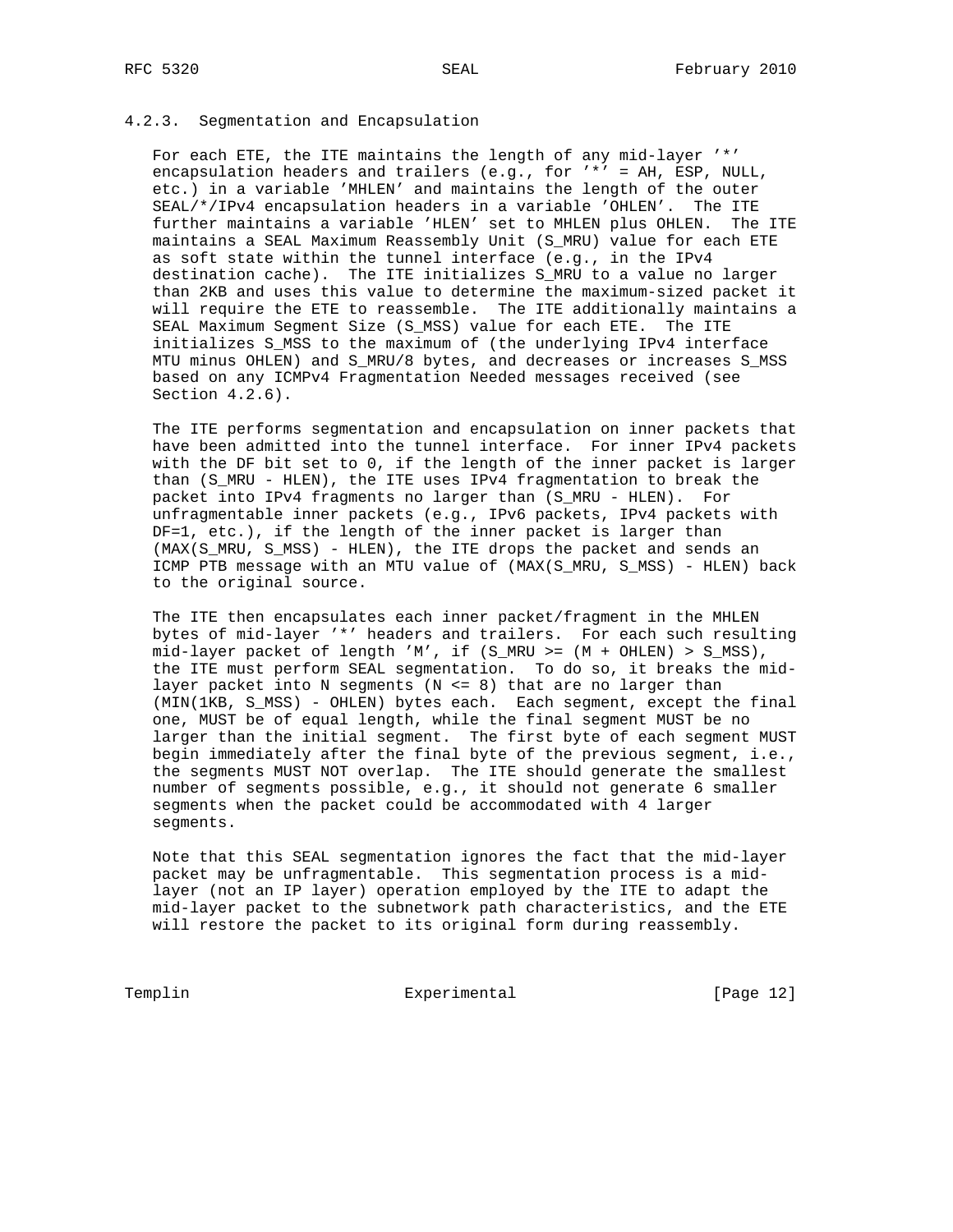Therefore, the fact that the packet may have been segmented within the subnetwork is not observable outside of the subnetwork.

 The ITE next encapsulates each segment in a SEAL header formatted as follows:

0  $1$  2 3 0 1 2 3 4 5 6 7 8 9 0 1 2 3 4 5 6 7 8 9 0 1 2 3 4 5 6 7 8 9 0 1 +-+-+-+-+-+-+-+-+-+-+-+-+-+-+-+-+-+-+-+-+-+-+-+-+-+-+-+-+-+-+-+-+ | ID Extension |A|R|M|RSV| SEG | Next Header | +-+-+-+-+-+-+-+-+-+-+-+-+-+-+-+-+-+-+-+-+-+-+-+-+-+-+-+-+-+-+-+-+

Figure 2: SEAL Header Format

where the header fields are defined as follows:

ID Extension (16)

 a 16-bit extension of the Identification field in the outer IPv4 header; encodes the most-significant 16 bits of a 32 bit SEAL\_ID value.

## A (1)

 the "Acknowledgement Requested" bit. Set to 1 if the ITE wishes to receive an explicit acknowledgement from the ETE.

#### R (1)

 the "Report Fragmentation" bit. Set to 1 if the ITE wishes to receive a report from the ETE if any IPv4 fragmentation occurs.

M (1)

 the "More Segments" bit. Set to 1 if this SEAL protocol packet contains a non-final segment of a multi-segment mid-layer packet.

## RSV (2)

 a 2-bit field reserved for future use. Must be set to 0 for the purpose of this specification.

SEG (3)

a 3-bit segment number. Encodes a segment number between 0 - 7.

Next Header (8)

 an 8-bit field that encodes an Internet Protocol number the same as for the IPv4 protocol and IPv6 next header fields.

Templin **Experimental** Experimental [Page 13]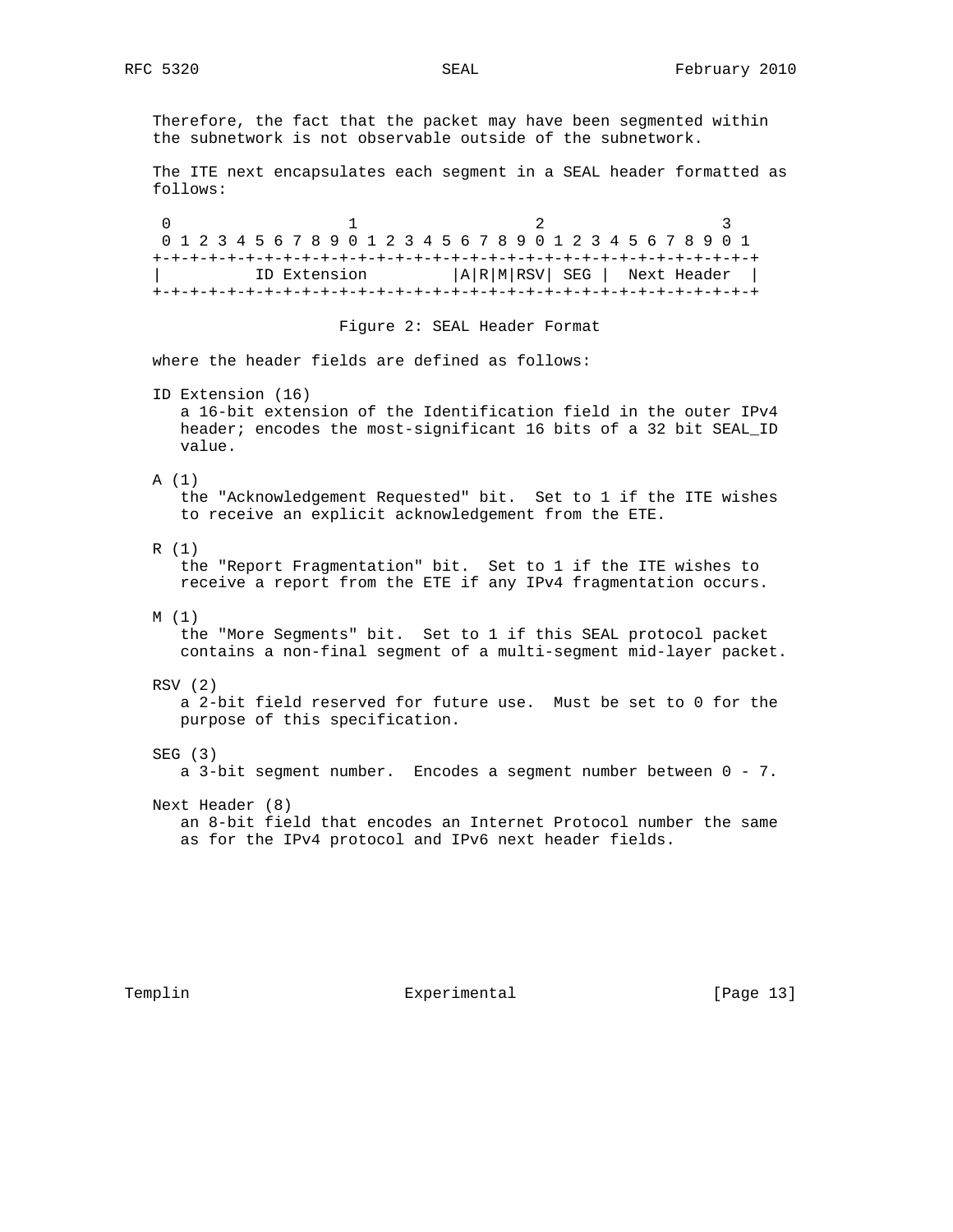For single-segment mid-layer packets, the ITE encapsulates the segment in a SEAL header with (M=0; SEG=0). For N-segment mid-layer packets (N <= 8), the ITE encapsulates each segment in a SEAL header with (M=1; SEG=0) for the first segment, (M=1; SEG=1) for the second segment, etc., with the final segment setting (M=0; SEG=N-1).

 The ITE next sets RSV='00' and sets the A and R bits in the SEAL header of the first segment according to whether the packet is to be used as an explicit/implicit probe as specified in Section 4.2.4. The ITE then writes the Internet Protocol number corresponding to the mid-layer packet in the SEAL 'Next Header' field and encapsulates each segment in the requisite \*/IPv4 outer headers according to the specific encapsulation format (e.g., [RFC2003], [RFC4213], [RFC4380], etc.), except that it writes 'SEAL\_PROTO' in the protocol field of the outer IPv4 header (when simple IPv4 encapsulation is used) or writes 'SEAL\_PORT' in the outer destination service port field (e.g., when UDP/IPv4 encapsulation is used). The ITE finally sets packet identification values as specified in Section 4.2.5 and sends the packets as specified in Section 4.2.6.

#### 4.2.4. Sending Probes

 When S\_MSS is larger than S\_MRU/8 bytes, the ITE sends ordinary encapsulated data packets as implicit probes to detect in-the-network IPv4 fragmentation and to determine new values for S\_MSS. The ITE sets R=1 in the SEAL header of a packet with SEG=0 to be used as an implicit probe, and will receive ICMPv4 Fragmentation Needed messages from the ETE if any IPv4 fragmentation occurs. When the ITE has already reduced S\_MSS to the minimum value, it instead sets R=0 in the SEAL header to avoid generating fragmentation reports for unavoidable in-the-network fragmentation.

 The ITE should send explicit probes periodically to manage a window of SEAL IDs of outstanding probes as a means to validate any ICMPv4 messages it receives. The ITE sets A=1 in the SEAL header of a packet with SEG=0 to be used as an explicit probe, where the probe can be either an ordinary data packet or a NULL packet created by setting the 'Next Header' field in the SEAL header to a value of "No Next Header" (see Section 4.7 of [RFC2460]).

 The ITE should further send explicit probes, periodically, to detect increases in S\_MSS by resetting S\_MSS to the maximum of (the underlying IPv4 interface MTU minus OHLEN) and S\_MRU/8 bytes, and/or by sending explicit probes that are larger than the current S\_MSS.

 Finally, the ITE MAY send "expendable" probe packets with DF=1 (see Section 4.2.6) in order to generate ICMPv4 Fragmentation Needed messages from routers on the path to the ETE.

Templin Experimental [Page 14]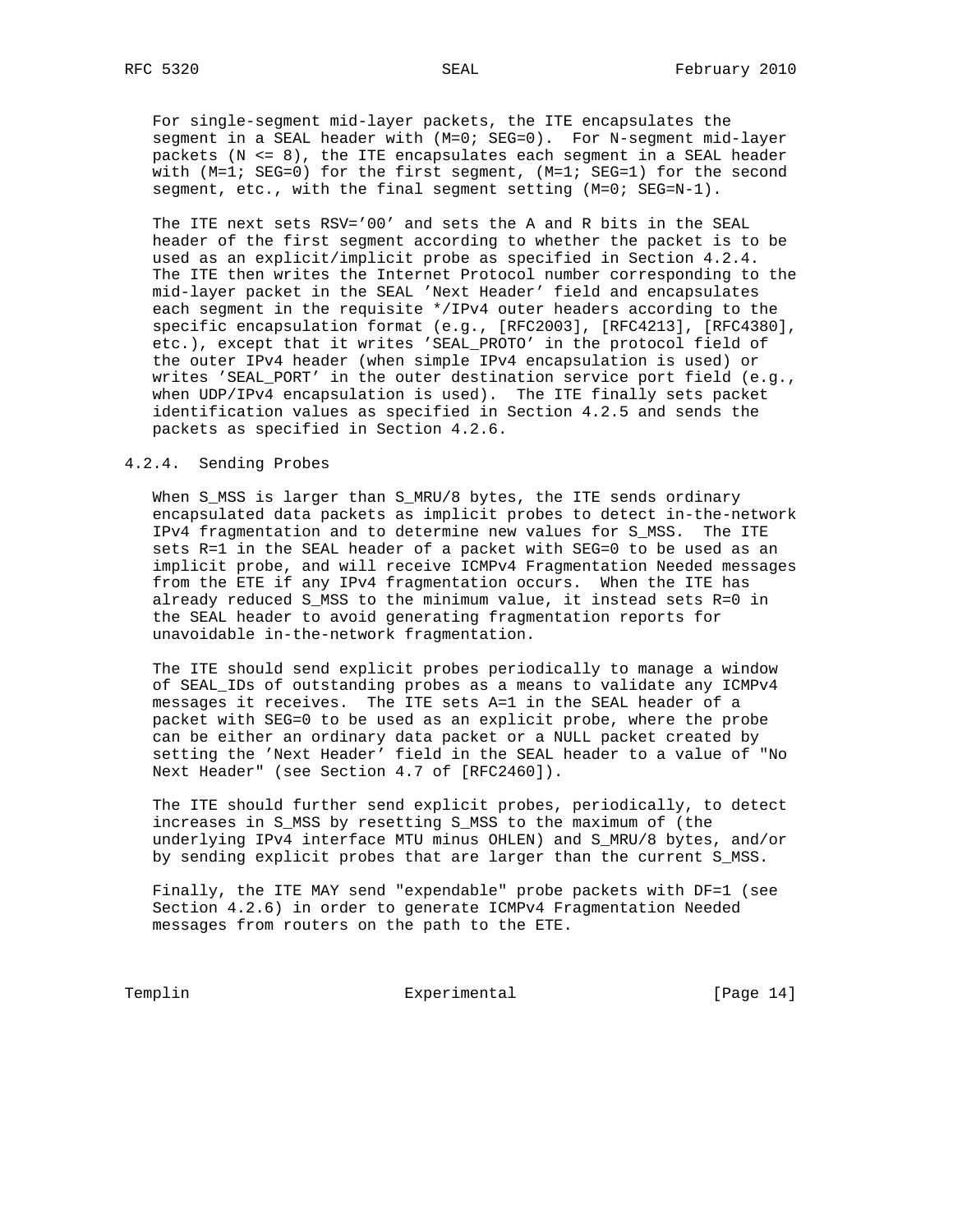# 4.2.5. Packet Identification

 For the purpose of packet identification, the ITE maintains a 32-bit SEAL\_ID value as per-ETE soft state, e.g., in the IPv4 destination cache. The ITE randomly initializes SEAL\_ID when the soft state is created and monotonically increments it (modulo 2^32) for each successive SEAL protocol packet it sends to the ETE. For each packet, the ITE writes the least-significant 16 bits of the SEAL\_ID value in the Identification field in the outer IPv4 header, and writes the most-significant 16 bits in the ID Extension field in the SEAL header.

 For SEAL encapsulations specifically designed for the traversal of IPv4 Network Address Translators (NATs), e.g., for encapsulations that insert a UDP header between the SEAL header and outer IPv4 header such as IPv6/SEAL/UDP/IPv4, the ITE instead maintains SEAL\_ID as a 16-bit value that it randomly initializes when the soft state is created and monotonically increments (modulo 2^16) for each successive packet. For each packet, the ITE writes SEAL\_ID in the ID extension field of the SEAL header and writes a random 16-bit value in the Identification field in the outer IPv4 header. This is due to the fact that the ITE has no way to control IPv4 NATs in the path that could rewrite the Identification value in the outer IPv4 header.

# 4.2.6. Sending SEAL Protocol Packets

 Following SEAL segmentation and encapsulation, the ITE sets DF=0 in the outer IPv4 header of every outer packet it sends. For "expendable" packets (e.g., for NULL packets used as probes -- see Section 4.2.4), the ITE may instead set DF=1.

 The ITE then sends each outer packet that encapsulates a segment of the same mid-layer packet into the tunnel in canonical order, i.e., segment 0 first, followed by segment 1, etc. and finally segment N-1.

## 4.2.7. Processing Raw ICMPv4 Messages

 The ITE may receive "raw" ICMPv4 error messages from either the ETE or routers within the subnetwork that comprise an outer IPv4 header, followed by an ICMPv4 header, followed by a portion of the SEAL packet that generated the error (also known as the "packet-in error"). For such messages, the ITE can use the 32-bit SEAL ID encoded in the packet-in-error as a nonce to confirm that the ICMP message came from either the ETE or an on-path router. The ITE MAY process raw ICMPv4 messages as soft errors indicating that the path to the ETE may be failing.

Templin Experimental Experimental [Page 15]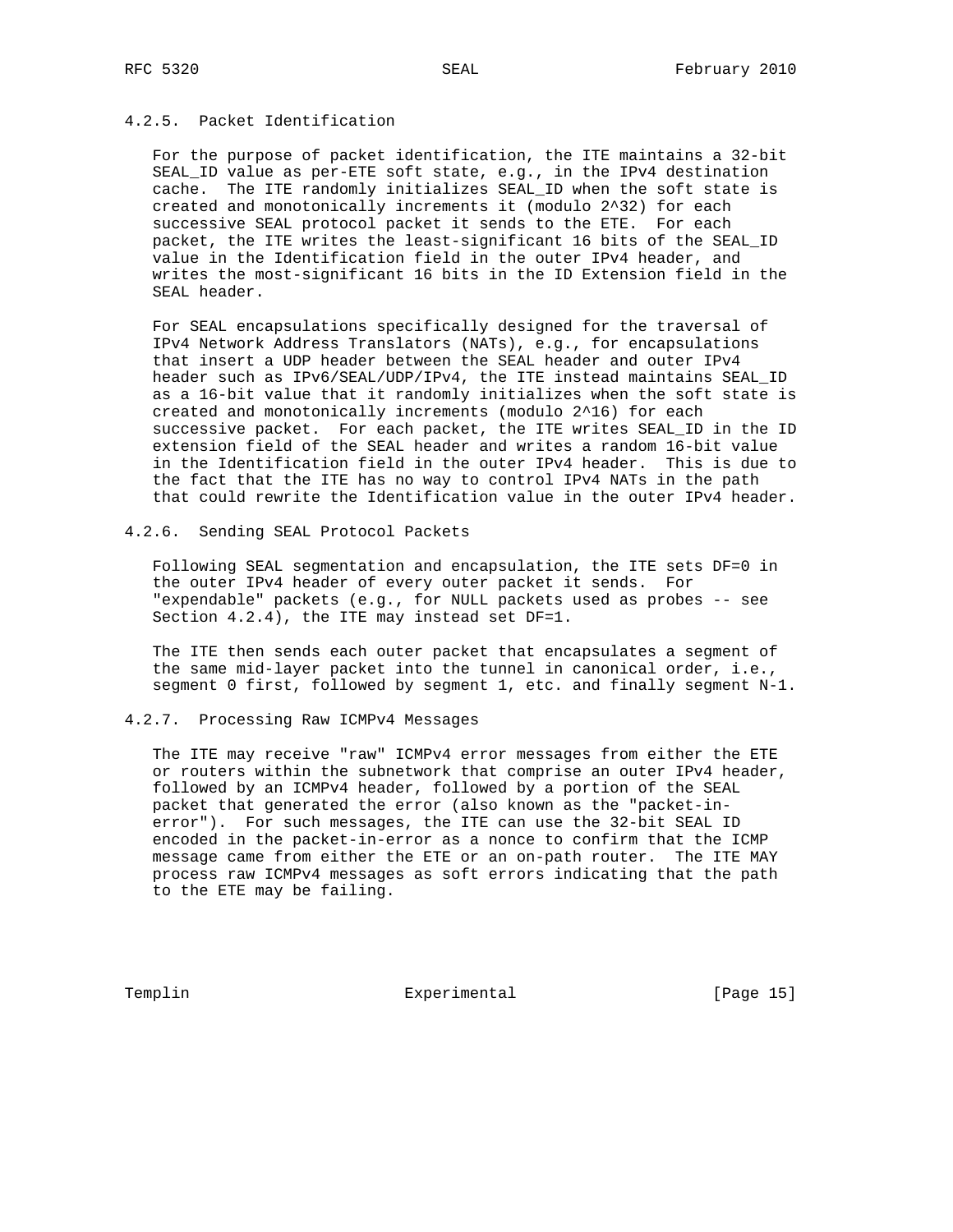The ITE should specifically process raw ICMPv4 Protocol Unreachable messages as a hint that the ETE does not implement the SEAL protocol.

### 4.2.8. Processing SEAL-Encapsulated ICMPv4 Messages

 In addition to any raw ICMPv4 messages, the ITE may receive SEAL encapsulated ICMPv4 messages from the ETE that comprise outer ICMPv4/ \*/SEAL/\*/IPv4 headers followed by a portion of the SEAL-encapsulated packet-in-error. The ITE can use the 32-bit SEAL ID encoded in the packet-in-error as well as information in the outer IPv4 and SEAL headers as nonces to confirm that the ICMP message came from a legitimate ETE. The ITE then verifies that the SEAL\_ID encoded in the packet-in-error is within the current window of transmitted SEAL\_IDs for this ETE. If the SEAL\_ID is outside of the window, the ITE discards the message; otherwise, it advances the window and processes the message.

 The ITE processes SEAL-encapsulated ICMPv4 messages other than ICMPv4 Fragmentation Needed exactly as specified in [RFC0792].

 For SEAL-encapsulated ICMPv4 Fragmentation Needed messages, the ITE sets a variable 'L' to the IPv4 length of the packet-in-error minus OHLEN. If (L > S\_MSS), or if the packet-in-error is an IPv4 first fragment (i.e., with  $MF=1$ ; Offset=0) and (L >= (576 - OHLEN)), the ITE sets (S\_MSS = L).

 Note that 576 in the above corresponds to the nominal minimum MTU for IPv4 links. When an ITE instead receives an IPv4 first fragment packet-in-error with (L < (576 - OHLEN)), it discovers that IPv4 fragmentation is occurring in the network but it cannot determine the true MTU of the restricting link due to a router on the path generating runt first fragments. The ITE should therefore search for a reduced S\_MSS value (to a minimum of S\_MRU/8) through an iterative searching strategy that parallels (Section 5 of [RFC1191]).

 This searching strategy may require multiple iterations of sending SEAL packets with DF=0 using a reduced S\_MSS and receiving additional Fragmentation Needed messages, but it will soon converge to a stable value. During this process, it is essential that the ITE reduce S\_MSS based on the first Fragmentation Needed message received, and refrain from further reducing S\_MSS until ICMPv4 Fragmentation Needed messages pertaining to packets sent under the new S\_MSS are received.

 As an optimization only, the ITE MAY transcribe SEAL-encapsulated Fragmentation Needed messages that contain sufficient information into corresponding PTB messages to return to the original source.

Templin **Experimental** Experimental [Page 16]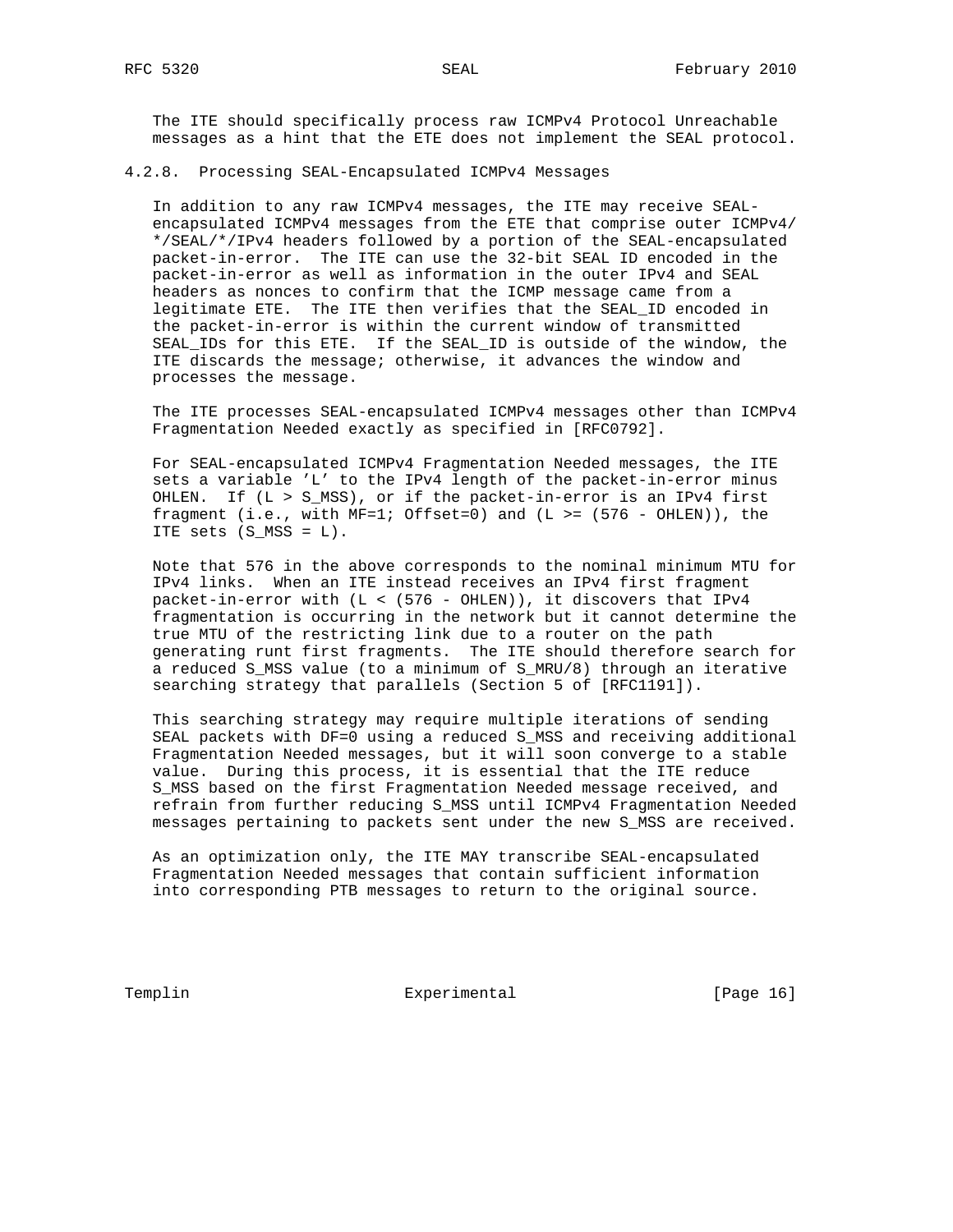## 4.3. ETE Specification

4.3.1. Reassembly Buffer Requirements

 ETEs MUST be capable of using IPv4-layer reassembly to reassemble SEAL protocol outer IPv4 packets up to 2KB in length, and MUST also be capable of using SEAL-layer reassembly to reassemble mid-layer packets up to (2KB - OHLEN). Note that the ITE must retain the SEAL/\*/IPv4 header during both IPv4-layer and SEAL-layer reassembly for the purpose of associating the fragments/segments of the same packet.

## 4.3.2. IPv4-Layer Reassembly

 The ETE performs IPv4 reassembly as normal, and should maintain a conservative high- and low-water mark for the number of outstanding reassemblies pending for each ITE. When the size of the reassembly buffer exceeds this high-water mark, the ETE actively discards incomplete reassemblies (e.g., using an Active Queue Management (AQM) strategy) until the size falls below the low-water mark. The ETE should also use a reduced IPv4 maximum segment lifetime value (e.g., 15 seconds), i.e., the time after which it will discard an incomplete IPv4 reassembly for a SEAL protocol packet. Finally, the ETE should also actively discard any pending reassemblies that clearly have no opportunity for completion, e.g., when a considerable number of new IPv4 fragments have been received before a fragment that completes a pending reassembly has arrived.

 After reassembly, the ETE either accepts or discards the reassembled packet based on the current status of the IPv4 reassembly cache (congested versus uncongested). The SEAL\_ID included in the IPv4 first fragment provides an additional level of reassembly assurance, since it can record a distinct arrival timestamp useful for associating the first fragment with its corresponding non-initial fragments. The choice of accepting/discarding a reassembly may also depend on the strength of the upper-layer integrity check if known (e.g., IPSec/ESP provides a strong upper-layer integrity check) and/or the corruption tolerance of the data (e.g., multicast streaming audio/video may be more corruption-tolerant than file transfer, etc.). In the limiting case, the ETE may choose to discard all IPv4 reassemblies and process only the IPv4 first fragment for SEAL-encapsulated error generation purposes (see the following sections).

Templin **Experimental** Experimental [Page 17]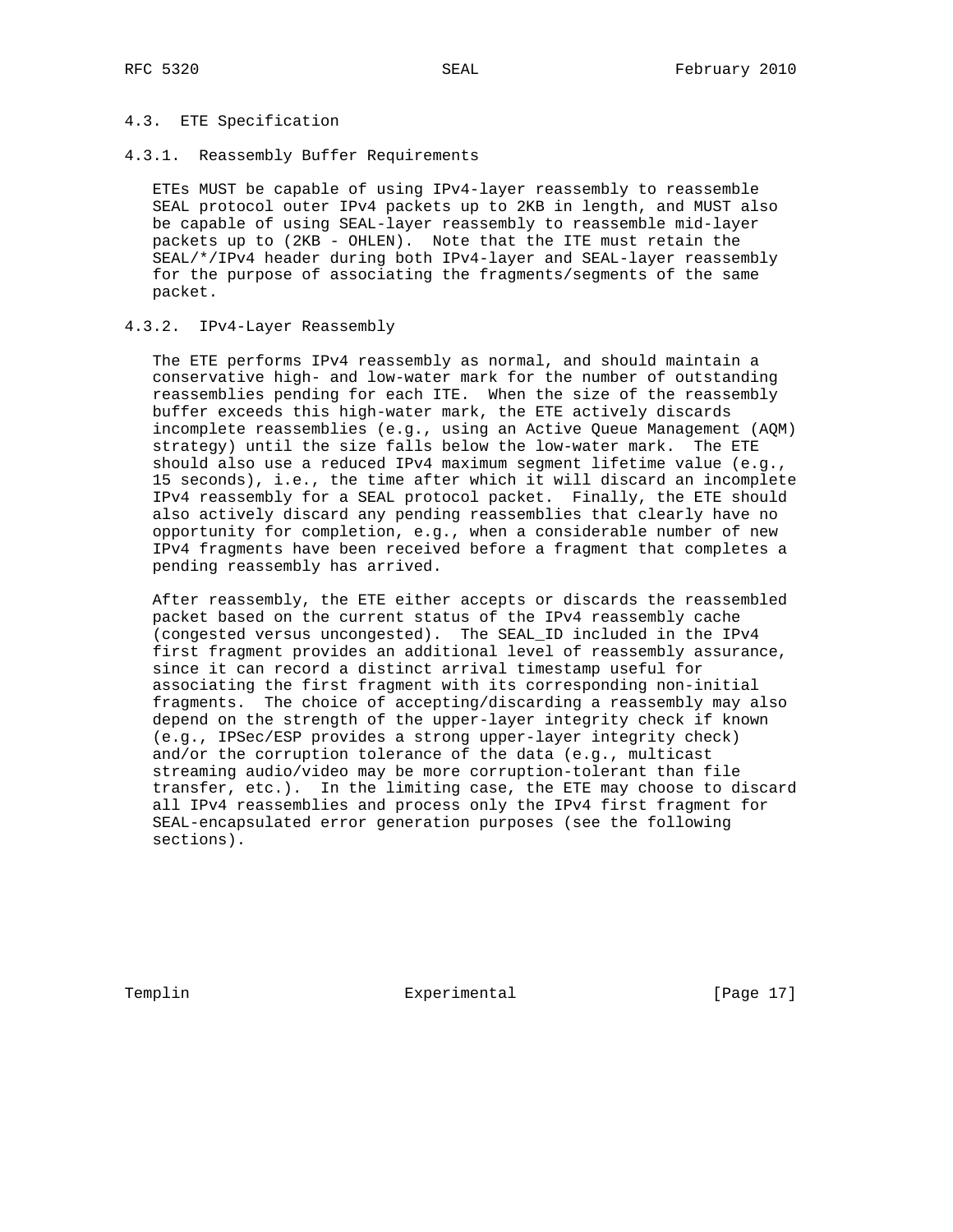## 4.3.3. Generating SEAL-Encapsulated ICMPv4 Fragmentation Needed Messages

 During IPv4-layer reassembly, the ETE determines whether the packet belongs to the SEAL protocol by checking for SEAL\_PROTO in the outer IPv4 header (i.e., for simple IPv4 encapsulation) or for SEAL\_PORT in the outer \*/IPv4 header (e.g., for '\*'=UDP). When the ETE processes the IPv4 first fragment (i.e, one with DF=1 and Offset=0 in the IPv4 header) of a SEAL protocol IPv4 packet with (R=1; SEG=0) in the SEAL header, it sends a SEAL-encapsulated ICMPv4 Fragmentation Needed message back to the ITE with the MTU field set to 0. (Note that setting a non-zero value in the MTU field of the ICMPv4 Fragmentation Needed message would be redundant with the length value in the IPv4 header of the first fragment, since this value is set to the correct path MTU through in-the-network fragmentation. Setting the MTU field to 0 therefore avoids the ambiguous case in which the MTU field and the IPv4 length field of the first fragment would record different non-zero values.)

When the ETE processes a SEAL protocol IPv4 packet with (A=1; SEG=0) for which no IPv4 reassembly was required, or for which IPv4 reassembly was successful and the R bit was not set, it sends a SEAL encapsulated ICMPv4 Fragmentation Needed message back to the ITE with the MTU value set to 0. Note therefore that when both the A and R bits are set and fragmentation occurs, the ETE only sends a single ICMPv4 Fragmentation Needed message, i.e., it does not send two separate messages (one for the first fragment and a second for the reassembled whole SEAL packet).

 The ETE prepares the ICMPv4 Fragmentation Needed message by encapsulating as much of the first fragment (or the non-fragmented packet) as possible in outer \*/SEAL/\*/IPv4 headers without the length of the message exceeding 576 bytes, as shown in Figure 3:

Templin **Experimental** Experimental [Page 18]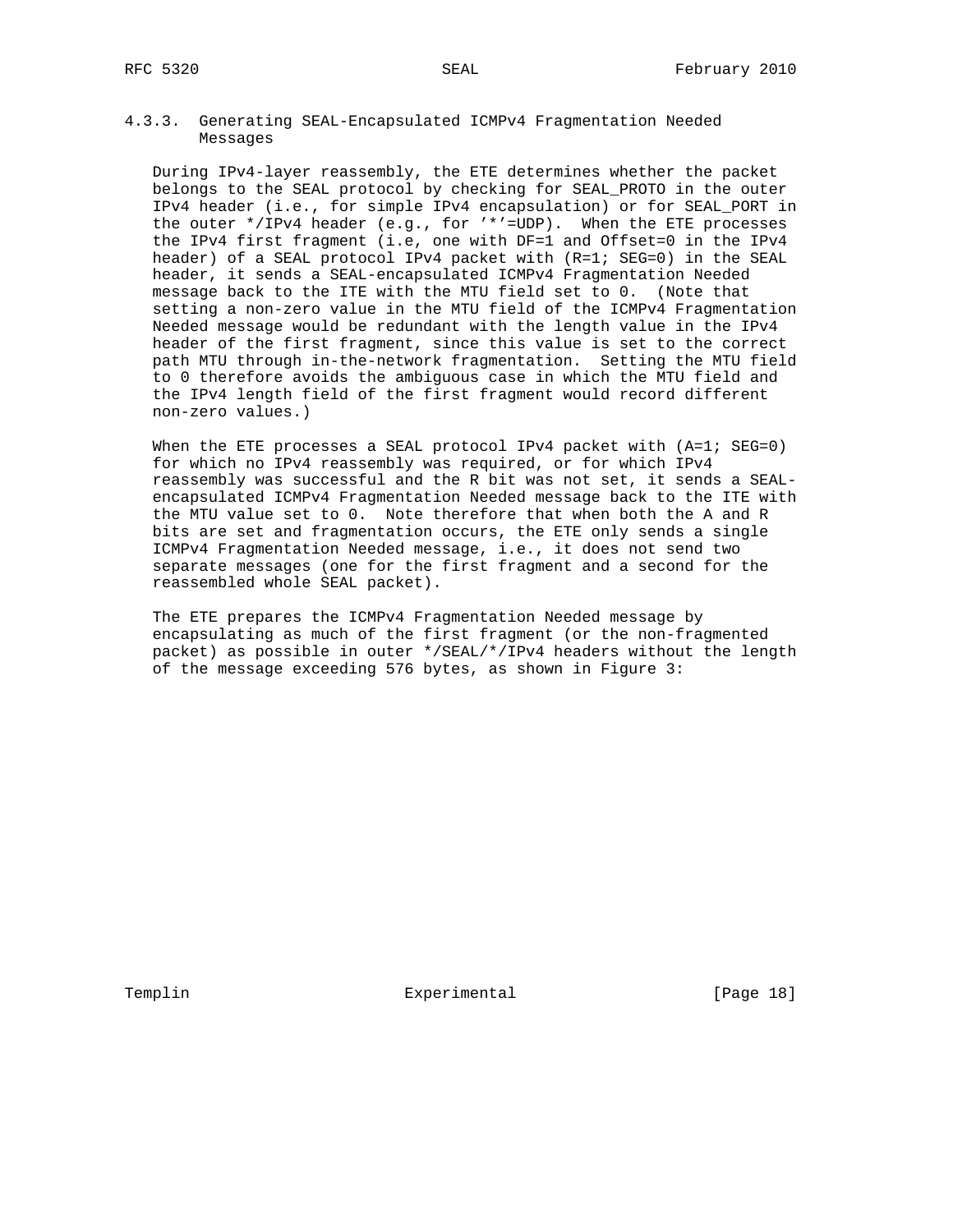+-------------------------+ - | | ˜ Outer \*/SEAL/\*/IPv4 hdrs˜ | | | | +-------------------------+ | | ICMPv4 Header | | |(Dest Unreach; Frag Need)| | +-------------------------+ | | | > Up to 576 bytes  $\sim$  IP/\*/SEAL/\*/IPv4  $\sim$  | ~ hdrs of packet/fragment ~ | | | +-------------------------+ | | | |  $\tilde{ }$  Data of packet/fragment  $\tilde{ }$  | | / +-------------------------+ -

Figure 3: SEAL-Encapsulated ICMPv4 Fragmentation Needed Message

 The ETE next sets A=0, R=0, and SEG=0 in the outer SEAL header, sets the SEAL\_ID the same as for any SEAL packet, then sets the SEAL Next Header field and the fields of the outer \*/IPv4 headers the same as for ordinary SEAL encapsulation. The ETE then sets the outer IPv4 destination and source addresses to the source and destination addresses (respectively) of the packet/fragment. If the destination address in the packet/fragment was multicast, the ETE instead sets the outer IPv4 source address to an address assigned to the underlying IPv4 interface. The ETE finally sends the SEAL encapsulated ICMPv4 message to the ITE the same as specified in Section 4.2.5, except that when the A bit in the packet/fragment is not set, the ETE sends the messages subject to rate limiting since it is not entirely critical that all fragmentation be reported to the ITE.

## 4.3.4. SEAL-Layer Reassembly

Following IPv4 reassembly of a SEAL packet with (RSV!=0; SEG=0), if the packet is not a SEAL-encapsulated ICMPv4 message, the ETE generates a SEAL-encapsulated ICMPv4 Parameter Problem message with pointer set to the flags field in the SEAL header, sends the message back to the ITE in the same manner specified in Section 4.3.3, then drops the packet. For all other SEAL packets, the ETE adds the packet to a SEAL-Layer pending-reassembly queue if either the M bit or the SEG field in the SEAL header is non-zero.

 The ETE performs SEAL-layer reassembly through simple in-order concatenation of the encapsulated segments from N consecutive SEAL protocol packets from the same mid-layer packet. SEAL-layer

Templin **Experimental** Experimental [Page 19]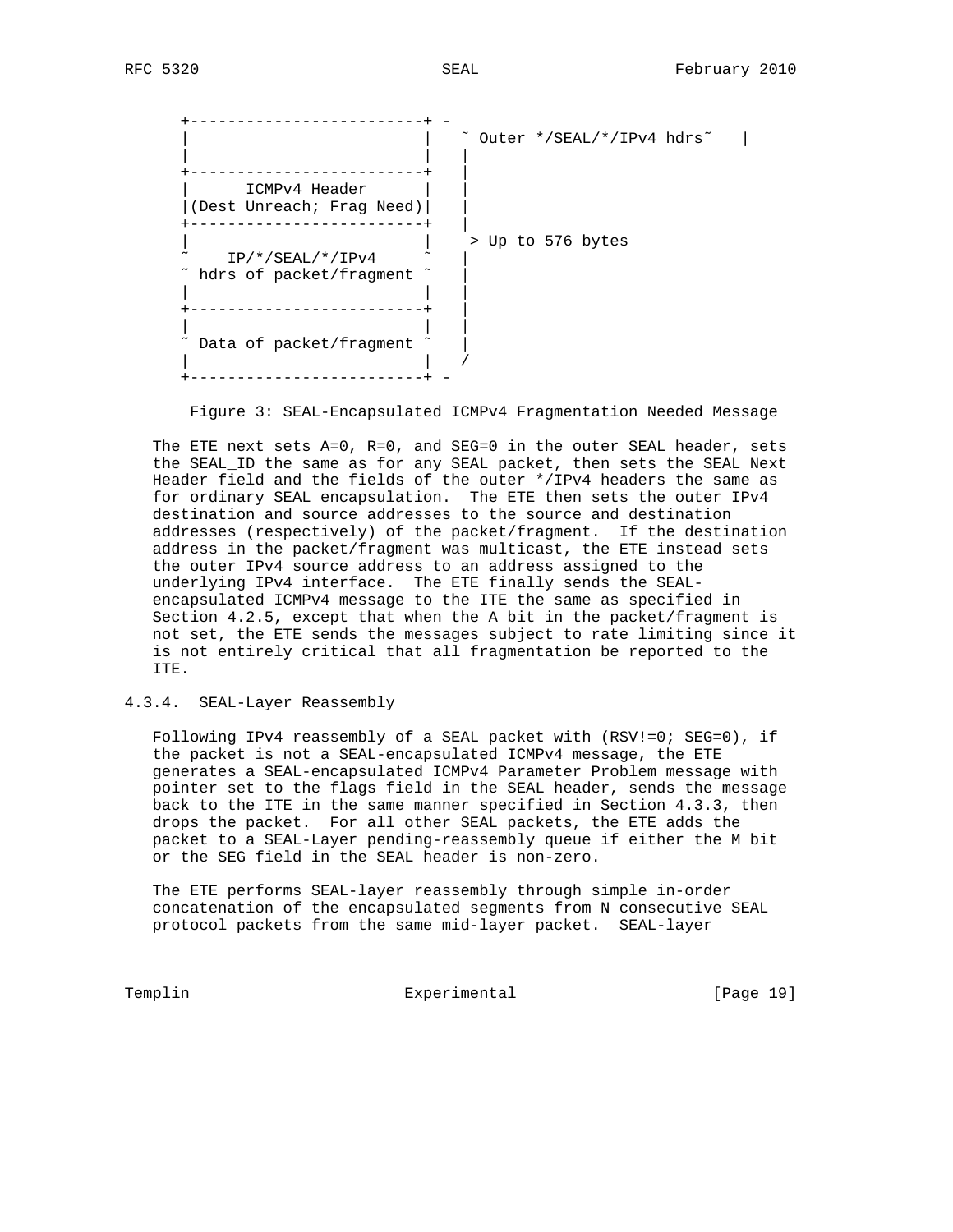reassembly requires the ETE to maintain a cache of recently received segments for a hold time that would allow for reasonable inter segment delays. The ETE uses a SEAL maximum segment lifetime of 15 seconds for this purpose, i.e., the time after which it will discard an incomplete reassembly. However, the ETE should also actively discard any pending reassemblies that clearly have no opportunity for completion, e.g., when a considerable number of new SEAL packets have been received before a packet that completes a pending reassembly has arrived.

 The ETE reassembles the mid-layer packet segments in SEAL protocol packets that contain segment numbers 0 through N-1, with M=1/0 in non-final/final segments, respectively, and with consecutive SEAL\_ID values. That is, for an N-segment mid-layer packet, reassembly entails the concatenation of the SEAL-encapsulated segments with (segment 0, SEAL\_ID i), followed by (segment 1, SEAL\_ID ((i + 1) mod  $2^32)$ ), etc. up to (segment N-1, SEAL\_ID ((i + N-1) mod  $2^332$ )). (For SEAL encapsulations specifically designed for traversal of IPv4 NATs, the ETE instead uses only a 16-bit SEAL\_ID value, and uses mod 2^16 arithmetic to associate the segments of the same packet.)

4.3.5. Delivering Packets to Upper Layers

 Following SEAL-layer reassembly, the ETE silently discards the reassembled packet if it was a NULL packet (see Section 4.2.4). In the same manner, the ETE silently discards any reassembled mid-layer packet larger than (2KB - OHLEN) that either experienced IPv4 fragmentation or did not arrive as a single SEAL segment.

 Next, if the ETE determines that the inner packet would cause an ICMPv4 error message to be generated, it generates a SEAL encapsulated ICMPv4 error message, sends the message back to the ITE in the same manner specified in Section 4.3.3, then either accepts or drops the packet according to the type of error. Otherwise, the ETE delivers the inner packet to the upper-layer protocol indicated in the Next Header field.

5. SEAL Protocol Specification - Transport Mode

 Section 4 specifies the operation of SEAL in "tunnel mode", i.e., when there are both an inner and outer IP layer with a SEAL encapsulation layer between. However, the SEAL protocol can also be used in a "transport mode" of operation within a subnetwork region in which the inner-layer corresponds to a transport layer protocol (e.g., UDP, TCP, etc.) instead of an inner IP layer.

Templin Experimental Experimental [Page 20]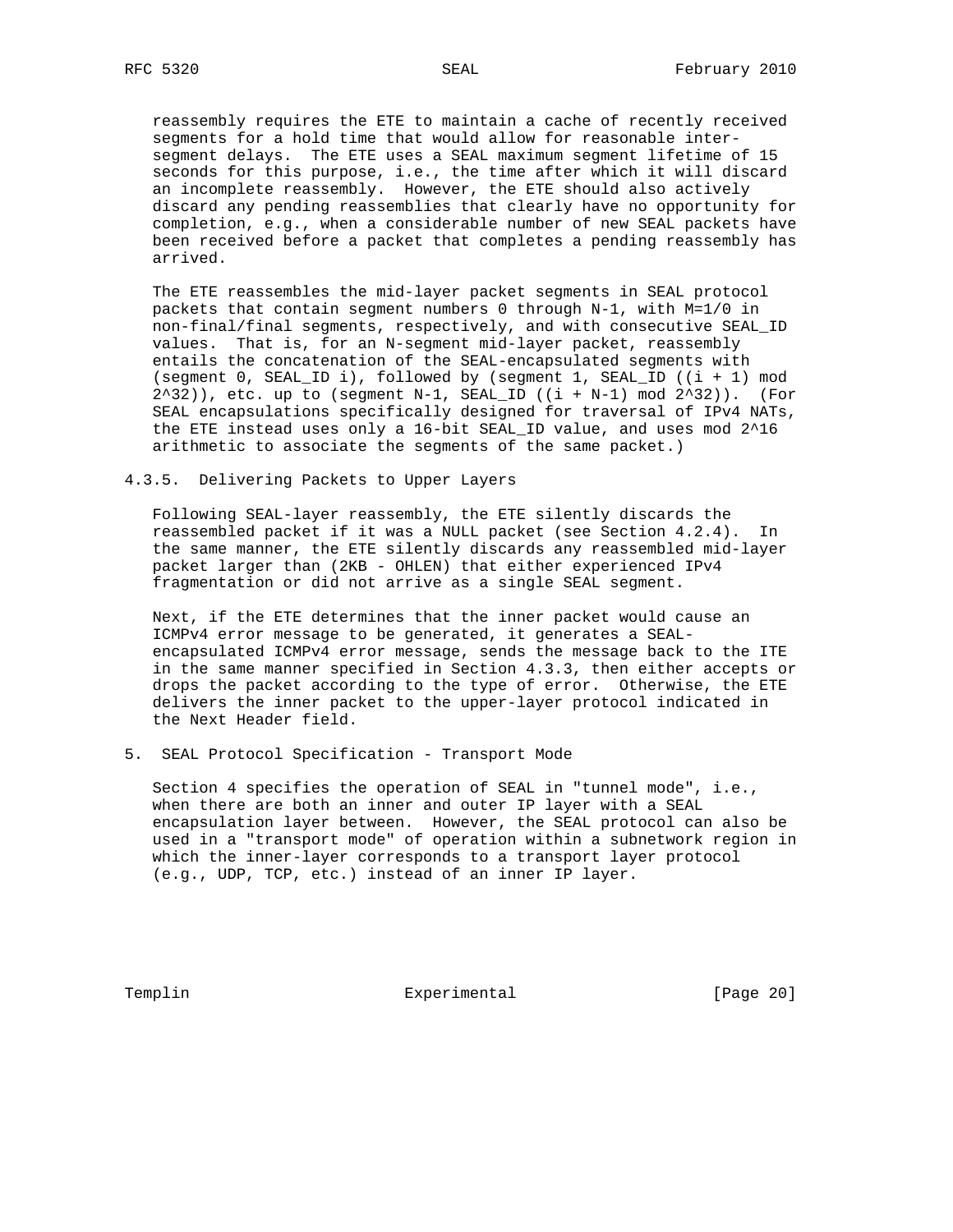For example, two TCP endpoints connected to the same subnetwork region can negotiate the use of transport-mode SEAL for a connection by inserting a 'SEAL\_OPTION' TCP option during the connection establishment phase. If both TCPs agree on the use of SEAL, their protocol messages will be carried as TCP/SEAL/IPv4 and the connection will be serviced by the SEAL protocol using TCP (instead of an encapsulating tunnel endpoint) as the transport layer protocol. The SEAL protocol for transport mode otherwise observes the same specifications as for Section 4.

6. Link Requirements

 Subnetwork designers are expected to follow the recommendations in Section 2 of [RFC3819] when configuring link MTUs.

7. End System Requirements

 SEAL provides robust mechanisms for returning PTB messages; however, end systems that send unfragmentable IP packets larger than 1500 bytes are strongly encouraged to use Packetization Layer Path MTU Discovery per [RFC4821].

8. Router Requirements

 IPv4 routers within the subnetwork are strongly encouraged to implement IPv4 fragmentation such that the first fragment is the largest and approximately the size of the underlying link MTU, i.e., they should avoid generating runt first fragments.

9. IANA Considerations

 SEAL\_PROTO, SEAL\_PORT, and SEAL\_OPTION are taken from their respective range of experimental values documented in [RFC3692] and [RFC4727]. These values are for experimentation purposes only, and not to be used for any kind of deployments (i.e., they are not to be shipped in any products).

10. Security Considerations

 Unlike IPv4 fragmentation, overlapping fragment attacks are not possible due to the requirement that SEAL segments be non overlapping.

 An amplification/reflection attack is possible when an attacker sends IPv4 first fragments with spoofed source addresses to an ETE, resulting in a stream of ICMPv4 Fragmentation Needed messages

Templin Experimental [Page 21]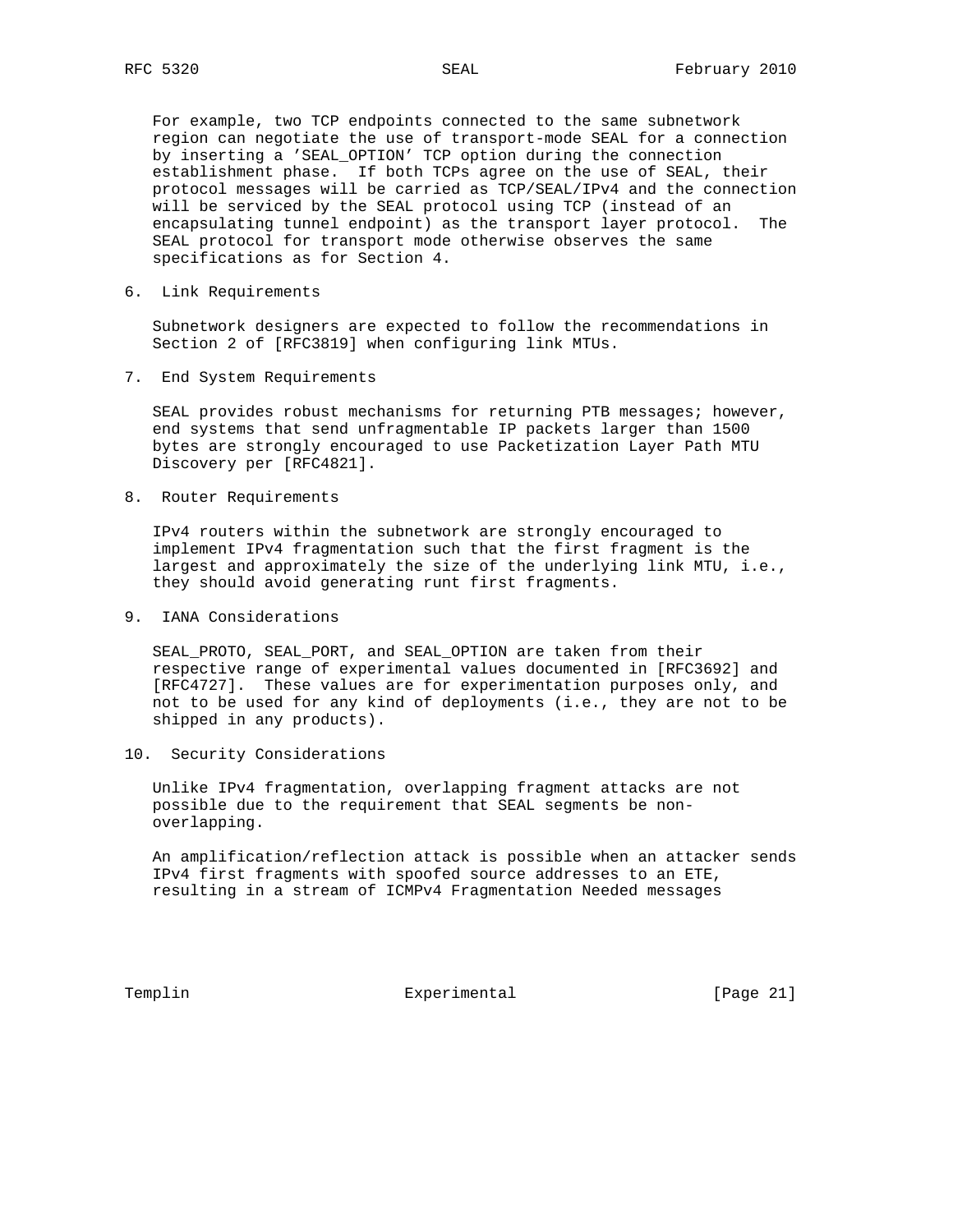returned to a victim ITE. The encapsulated segment of the spoofed IPv4 first fragment provides mitigation for the ITE to detect and discard spurious ICMPv4 Fragmentation Needed messages.

 The SEAL header is sent in-the-clear (outside of any IPsec/ESP encapsulations) the same as for the outer \*/IPv4 headers. As for IPv6 extension headers, the SEAL header is protected only by L2 integrity checks and is not covered under any L3 integrity checks.

## 11. Related Work

 Section 3.1.7 of [RFC2764] provides a high-level sketch for supporting large tunnel MTUs via a tunnel-level segmentation and reassembly capability to avoid IP level fragmentation, which is in part the same approach used by tunnel-mode SEAL. SEAL could therefore be considered as a fully functioned manifestation of the method postulated by that informational reference; however, SEAL also supports other modes of operation including transport-mode and duplicate packet detection.

 Section 3 of [RFC4459] describes inner and outer fragmentation at the tunnel endpoints as alternatives for accommodating the tunnel MTU; however, the SEAL protocol specifies a mid-layer segmentation and reassembly capability that is distinct from both inner and outer fragmentation.

 Section 4 of [RFC2460] specifies a method for inserting and processing extension headers between the base IPv6 header and transport layer protocol data. The SEAL header is inserted and processed in exactly the same manner.

 The concepts of path MTU determination through the report of fragmentation and extending the IP Identification field were first proposed in deliberations of the TCP-IP mailing list and the Path MTU Discovery Working Group (MTUDWG) during the late 1980's and early 1990's. SEAL supports a report fragmentation capability using bits in an extension header (the original proposal used a spare bit in the IP header) and supports ID extension through a 16-bit field in an extension header (the original proposal used a new IP option). A historical analysis of the evolution of these concepts, as well as the development of the eventual path MTU discovery mechanism for IP, appears in Appendix A of this document.

12. SEAL Advantages over Classical Methods

 The SEAL approach offers a number of distinct advantages over the classical path MTU discovery methods [RFC1191] [RFC1981]:

Templin Experimental Experimental [Page 22]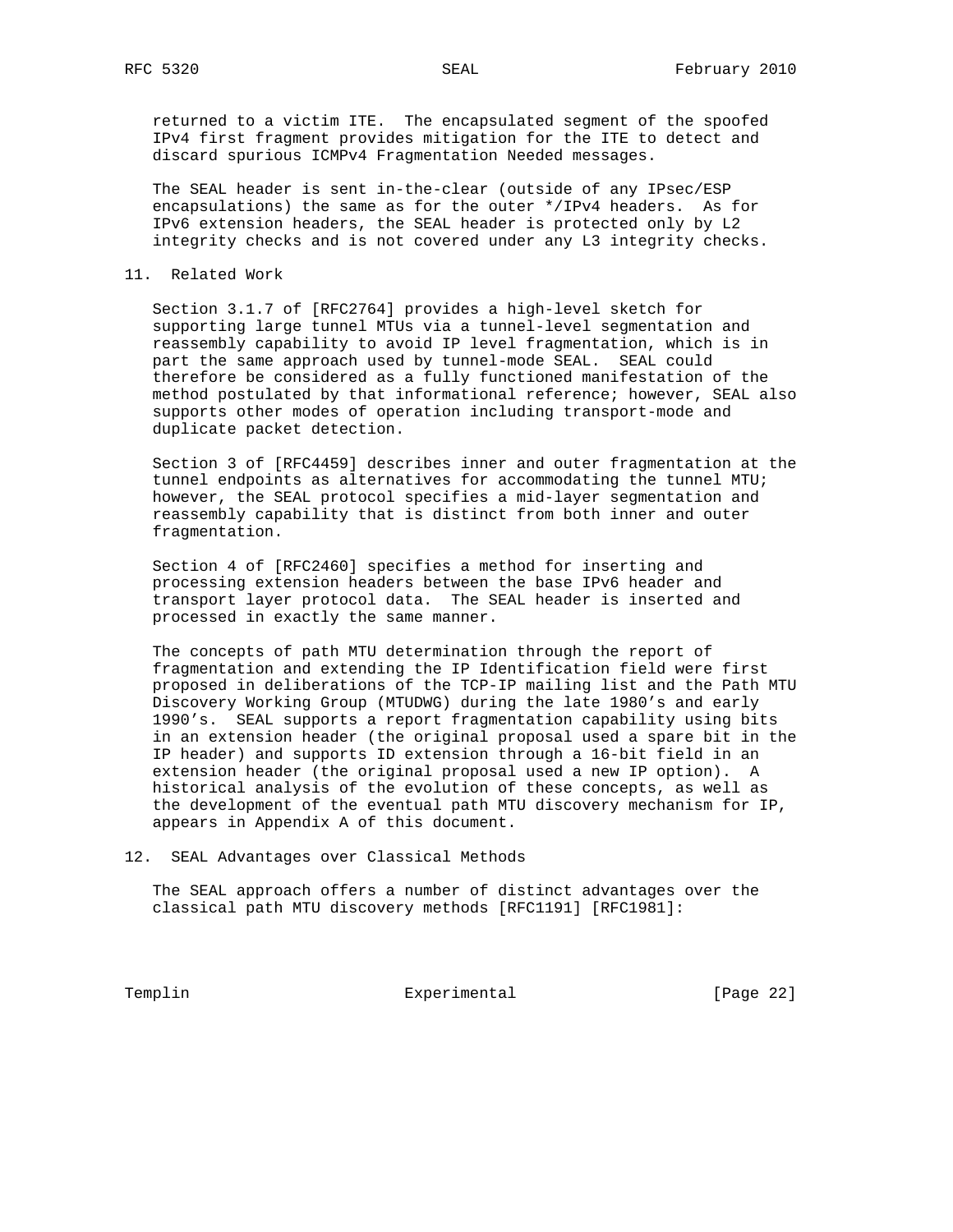- 1. Classical path MTU discovery \*always\* results in packet loss when an MTU restriction is encountered. Using SEAL, IPv4 fragmentation provides a short-term interim mechanism for ensuring that packets are delivered while SEAL adjusts its packet sizing parameters.
- 2. Classical path MTU discovery requires that routers generate an ICMP PTB message for \*all\* packets lost due to an MTU restriction; this situation is exacerbated at high data rates and becomes severe for in-the-network tunnels that service many communicating end systems. Since SEAL ensures that packets no larger than S\_MRU are delivered, however, it is sufficient for the ETE to return ICMPv4 Fragmentation Needed messages subject to rate limiting and not for every packet-in-error.
- 3. Classical path MTU may require several iterations of dropping packets and returning ICMP PTB messages until an acceptable path MTU value is determined. Under normal circumstances, SEAL determines the correct packet sizing parameters in a single iteration.
- 4. Using SEAL, ordinary packets serve as implicit probes without exposing data to unnecessary loss. SEAL also provides an explicit probing mode not available in the classic methods.
- 5. Using SEAL, ETEs encapsulate ICMP error messages in an outer SEAL header such that packet-filtering network middleboxes can distinguish them from "raw" ICMP messages that may be generated by an attacker.
- 6. Most importantly, all SEAL packets have a 32-bit Identification value that can be used for duplicate packet detection purposes and to match ICMP error messages with actual packets sent without requiring per-packet state. Moreover, the SEAL ITE can be configured to accept ICMP feedback only from the legitimate ETE; hence, the packet spoofing-related denial-of-service attack vectors open to the classical methods are eliminated.

 In summary, the SEAL approach represents an architecturally superior method for ensuring that packets of various sizes are either delivered or deterministically dropped. When end systems use their own end-to-end MTU determination mechanisms [RFC4821], the SEAL advantages are further enhanced.

Templin **Experimental** Experimental [Page 23]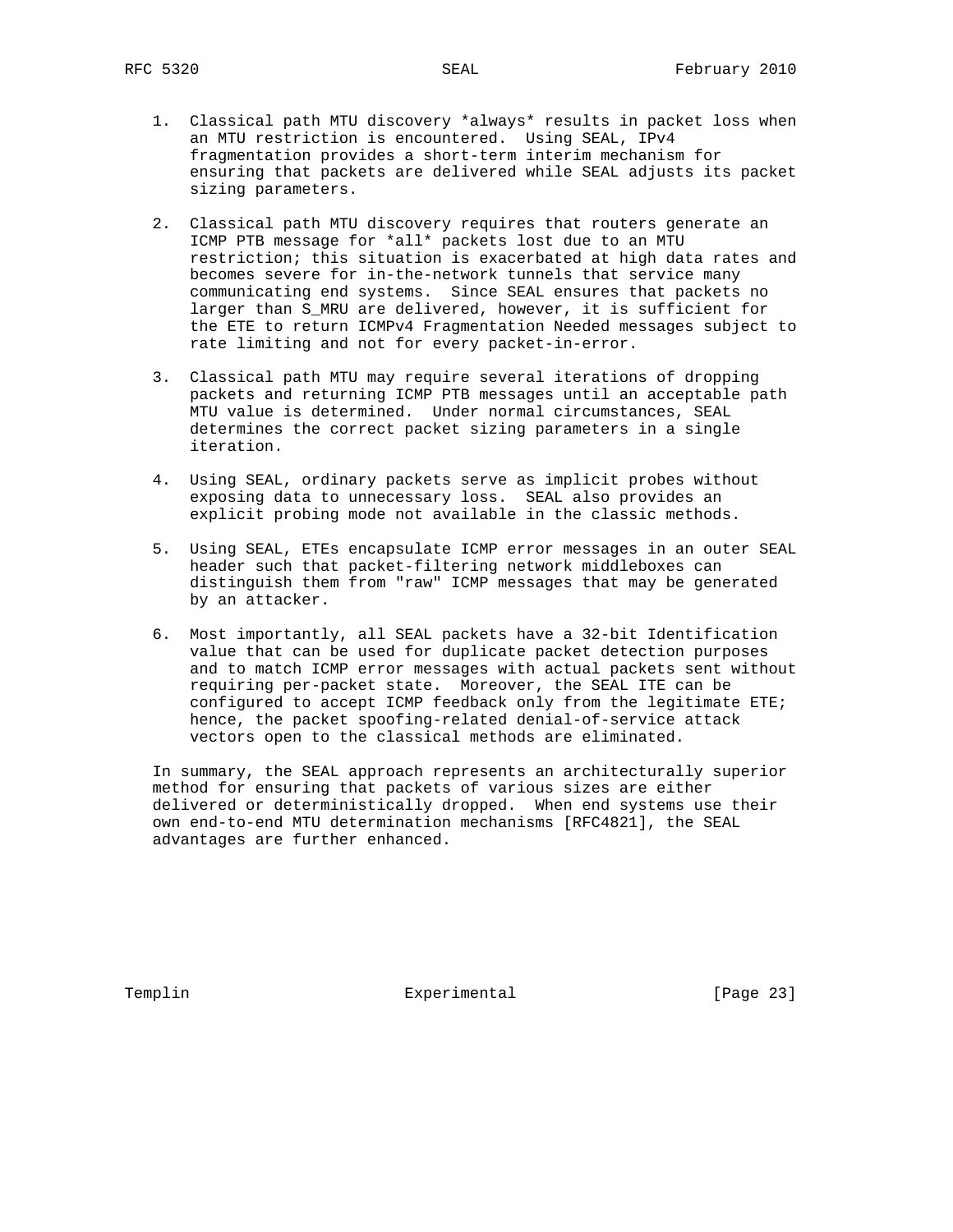13. Acknowledgments

 The following individuals are acknowledged for helpful comments and suggestions: Jari Arkko, Fred Baker, Iljitsch van Beijnum, Teco Boot, Bob Braden, Brian Carpenter, Steve Casner, Ian Chakeres, Remi Denis- Courmont, Aurnaud Ebalard, Gorry Fairhurst, Joel Halpern, John Heffner, Thomas Henderson, Bob Hinden, Christian Huitema, Joe Macker, Matt Mathis, Erik Nordmark, Dan Romascanu, Dave Thaler, Joe Touch, Magnus Westerlund, Robin Whittle, James Woodyatt, and members of the Boeing PhantomWorks DC&NT group.

 Path MTU determination through the report of fragmentation was first proposed by Charles Lynn on the TCP-IP mailing list in 1987. Extending the IP identification field was first proposed by Steve Deering on the MTUDWG mailing list in 1989.

## 14. References

- 14.1. Normative References
	- [RFC0791] Postel, J., "Internet Protocol", STD 5, RFC 791, September 1981.
	- [RFC0792] Postel, J., "Internet Control Message Protocol", STD 5, RFC 792, September 1981.
	- [RFC2119] Bradner, S., "Key words for use in RFCs to Indicate Requirement Levels", BCP 14, RFC 2119, March 1997.
	- [RFC2460] Deering, S. and R. Hinden, "Internet Protocol, Version 6 (IPv6) Specification", RFC 2460, December 1998.
- 14.2. Informative References
	- [FOLK] C, C., D, D., and k. k, "Beyond Folklore: Observations on Fragmented Traffic", December 2002.
	- [FRAG] Kent, C. and J. Mogul, "Fragmentation Considered Harmful", October 1987.
	- [MTUDWG] "IETF MTU Discovery Working Group mailing list, gatekeeper.dec.com/pub/DEC/WRL/mogul/mtudwg-log, November 1989 - February 1995.".
	- [RFC1063] Mogul, J., Kent, C., Partridge, C., and K. McCloghrie, "IP MTU discovery options", RFC 1063, July 1988.

Templin **Experimental** Experimental [Page 24]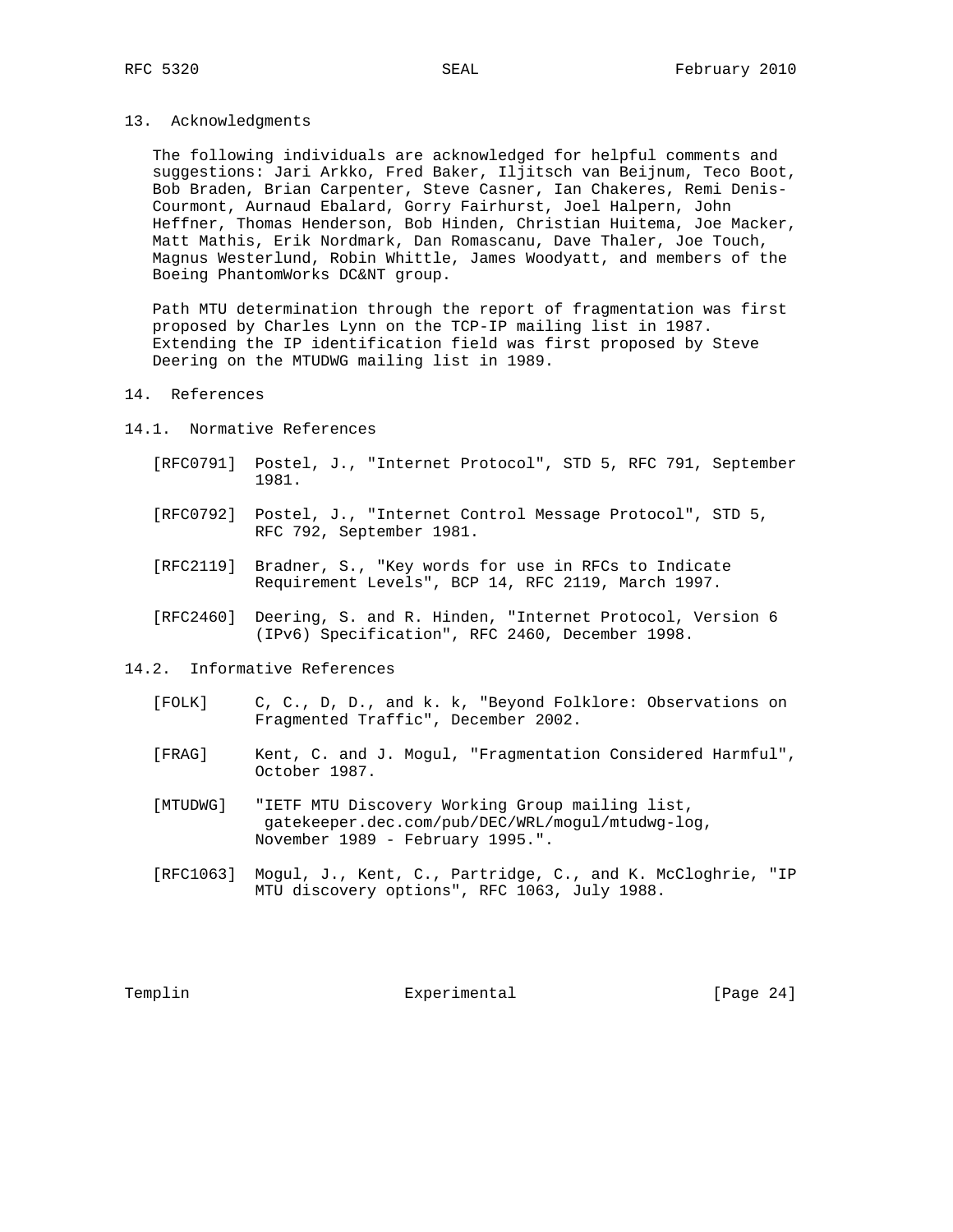- [RFC1191] Mogul, J. and S. Deering, "Path MTU discovery", RFC 1191, November 1990.
- [RFC1981] McCann, J., Deering, S., and J. Mogul, "Path MTU Discovery for IP version 6", RFC 1981, August 1996.
- [RFC2003] Perkins, C., "IP Encapsulation within IP", RFC 2003, October 1996.
- [RFC2004] Perkins, C., "Minimal Encapsulation within IP", RFC 2004, October 1996.
- [RFC2764] Gleeson, B., Lin, A., Heinanen, J., Armitage, G., and A. Malis, "A Framework for IP Based Virtual Private Networks", RFC 2764, February 2000.
- [RFC2923] Lahey, K., "TCP Problems with Path MTU Discovery", RFC 2923, September 2000.
- [RFC3692] Narten, T., "Assigning Experimental and Testing Numbers Considered Useful", BCP 82, RFC 3692, January 2004.
- [RFC3819] Karn, P., Ed., Bormann, C., Fairhurst, G., Grossman, D., Ludwig, R., Mahdavi, J., Montenegro, G., Touch, J., and L. Wood, "Advice for Internet Subnetwork Designers", BCP 89, RFC 3819, July 2004.
- [RFC4213] Nordmark, E. and R. Gilligan, "Basic Transition Mechanisms for IPv6 Hosts and Routers", RFC 4213, October 2005.
- [RFC4301] Kent, S. and K. Seo, "Security Architecture for the Internet Protocol", RFC 4301, December 2005.
- [RFC4380] Huitema, C., "Teredo: Tunneling IPv6 over UDP through Network Address Translations (NATs)", RFC 4380, February 2006.
- [RFC4459] Savola, P., "MTU and Fragmentation Issues with In-the- Network Tunneling", RFC 4459, April 2006.
- [RFC4727] Fenner, B., "Experimental Values In IPv4, IPv6, ICMPv4, ICMPv6, UDP, and TCP Headers", RFC 4727, November 2006.
- [RFC4821] Mathis, M. and J. Heffner, "Packetization Layer Path MTU Discovery", RFC 4821, March 2007.
- [RFC4963] Heffner, J., Mathis, M., and B. Chandler, "IPv4 Reassembly Errors at High Data Rates", RFC 4963, July 2007.

Templin Experimental [Page 25]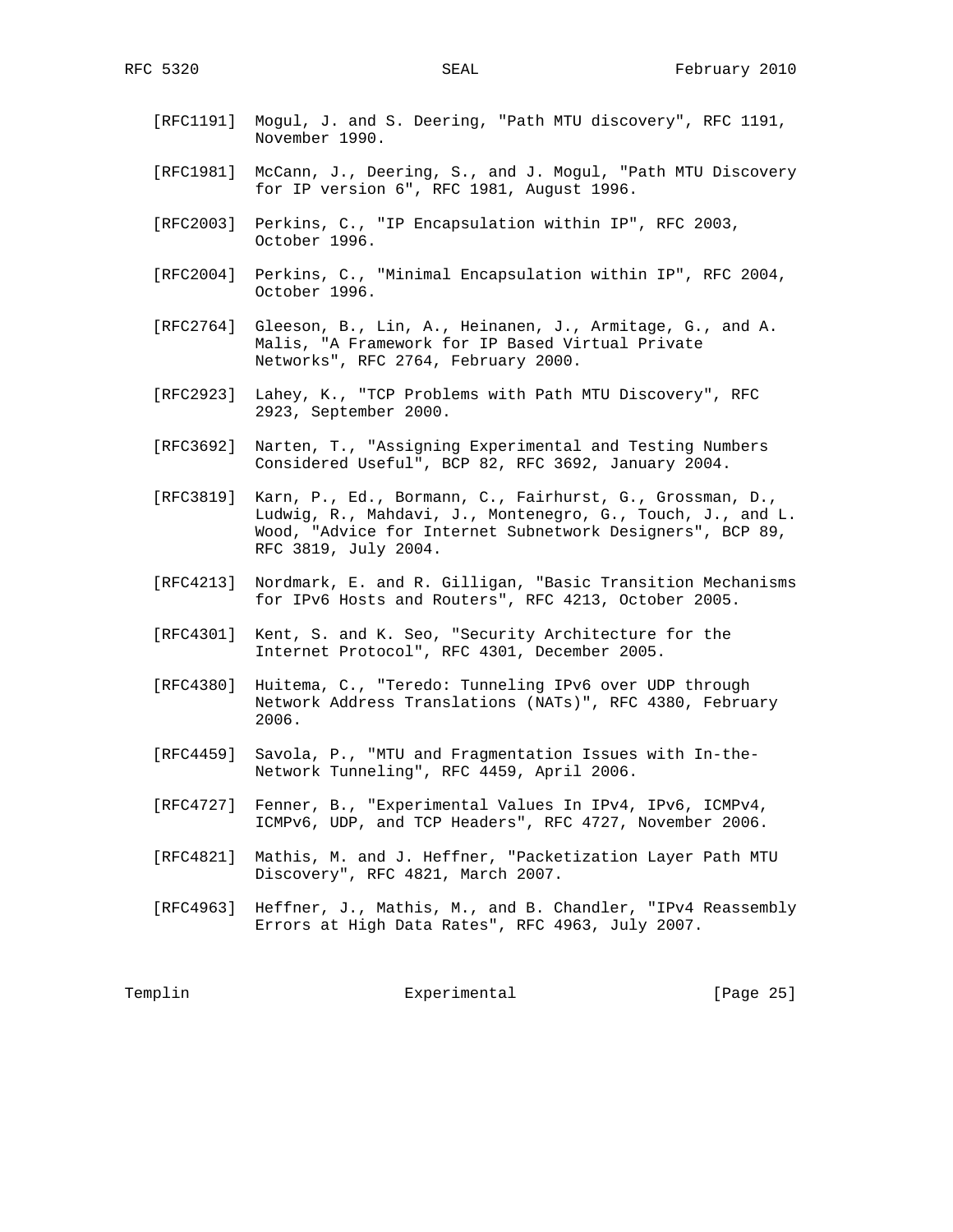[TCP-IP] "Archive/Hypermail of Early TCp-IP Mail List", http://www-mice.cs.ucl.ac.uk/multimedia/misc/tcp\_ip/, May 1987 - May 1990.

Templin Experimental Experimental [Page 26]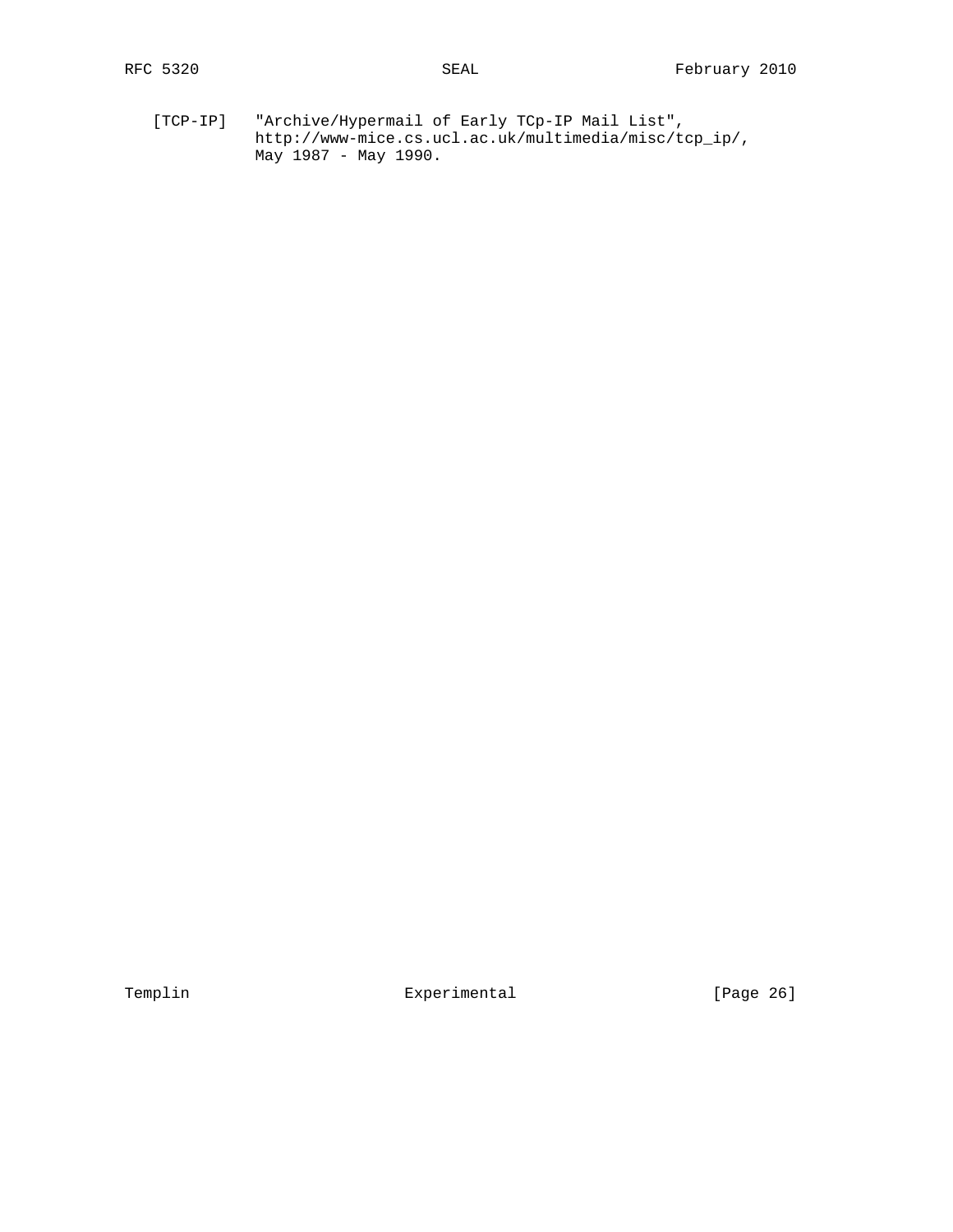Appendix A. Historic Evolution of PMTUD

 (Taken from "Neighbor Affiliation Protocol for IPv6-over-(foo)-over- IPv4"; written 10/30/2002):

 The topic of Path MTU discovery (PMTUD) saw a flurry of discussion and numerous proposals in the late 1980's through early 1990. The initial problem was posed by Art Berggreen on May 22, 1987 in a message to the TCP-IP discussion group [TCP-IP]. The discussion that followed provided significant reference material for [FRAG]. An IETF Path MTU Discovery Working Group [MTUDWG] was formed in late 1989 with charter to produce an RFC. Several variations on a very few basic proposals were entertained, including:

- 1. Routers record the PMTUD estimate in ICMP-like path probe messages (proposed in [FRAG] and later [RFC1063])
- 2. The destination reports any fragmentation that occurs for packets received with the "RF" (Report Fragmentation) bit set (Steve Deering's 1989 adaptation of Charles Lynn's Nov. 1987 proposal)
- 3. A hybrid combination of 1) and Charles Lynn's Nov. 1987 (straw RFC draft by McCloughrie, Fox and Mogul on Jan 12, 1990)
- 4. Combination of the Lynn proposal with TCP (Fred Bohle, Jan 30, 1990)
- 5. Fragmentation avoidance by setting "IP\_DF" flag on all packets and retransmitting if ICMPv4 "fragmentation needed" messages occur (Geof Cooper's 1987 proposal; later adapted into [RFC1191] by Mogul and Deering).

 Option 1) seemed attractive to the group at the time, since it was believed that routers would migrate more quickly than hosts. Option 2) was a strong contender, but repeated attempts to secure an "RF" bit in the IPv4 header from the IESG failed and the proponents became discouraged. 3) was abandoned because it was perceived as too complicated, and 4) never received any apparent serious consideration. Proposal 5) was a late entry into the discussion from Steve Deering on Feb. 24th, 1990. The discussion group soon thereafter seemingly lost track of all other proposals and adopted 5), which eventually evolved into [RFC1191] and later [RFC1981].

 In retrospect, the "RF" bit postulated in 2) is not needed if a "contract" is first established between the peers, as in proposal 4) and a message to the MTUDWG mailing list from jrd@PTT.LCS.MIT.EDU on Feb 19. 1990. These proposals saw little discussion or rebuttal, and were dismissed based on the following the assertions:

Templin Experimental [Page 27]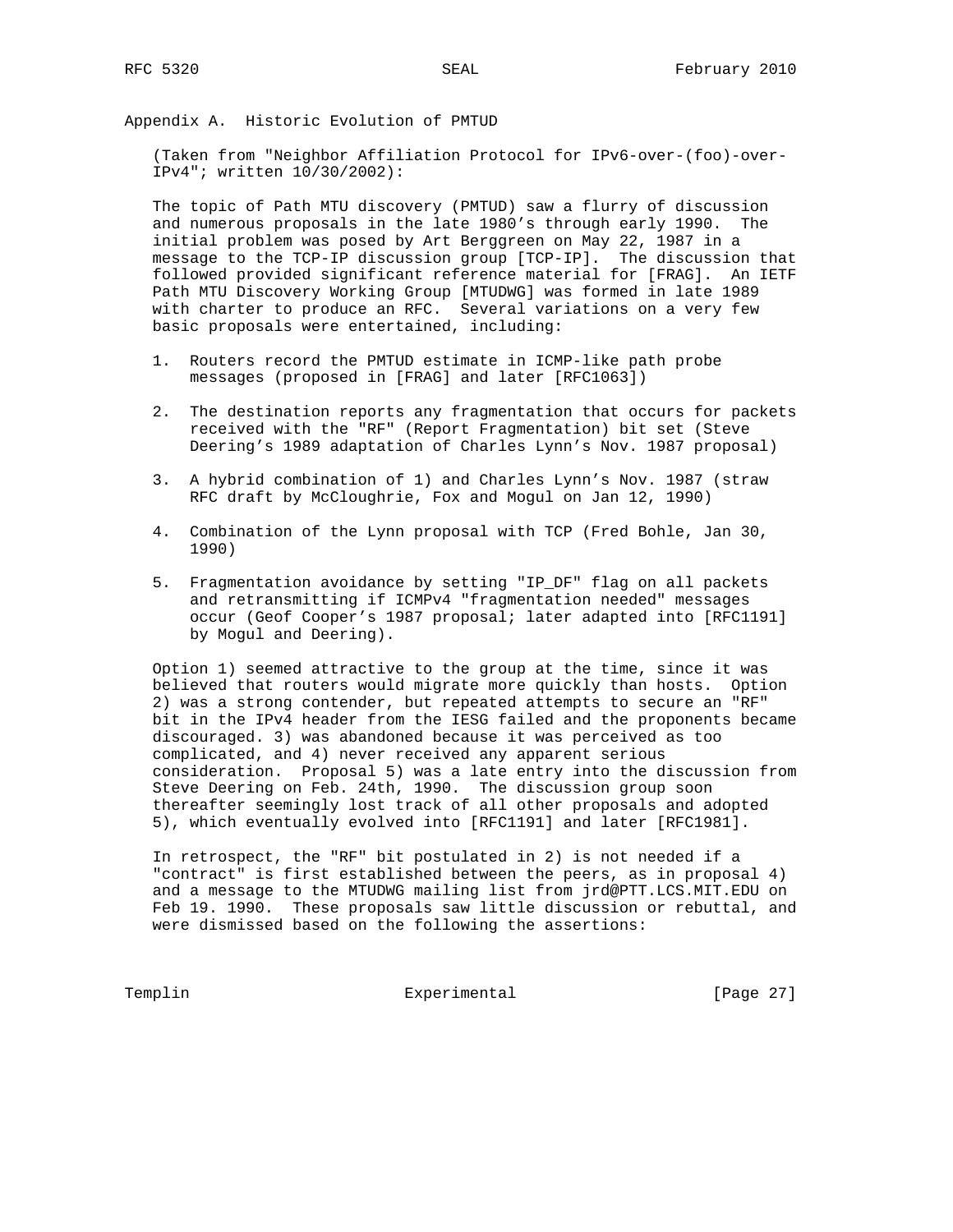- o routers upgrade their software faster than hosts
- o PCs could not reassemble fragmented packets
- o Proteon and Wellfleet routers did not reproduce the "RF" bit properly in fragmented packets
- o Ethernet-FDDI bridges would need to perform fragmentation (i.e., "translucent" not "transparent" bridging)
- o the 16-bit IP\_ID field could wrap around and disrupt reassembly at high packet arrival rates

 The first four assertions, although perhaps valid at the time, have been overcome by historical events leaving only the final to consider. But, [FOLK] has shown that IP\_ID wraparound simply does not occur within several orders of magnitude the reassembly timeout window on high-bandwidth networks.

 (Author's 2/11/08 note: this final point was based on a loose interpretation of [FOLK], and is more accurately addressed in [RFC4963].)

Templin **Experimental** Experimental [Page 28]